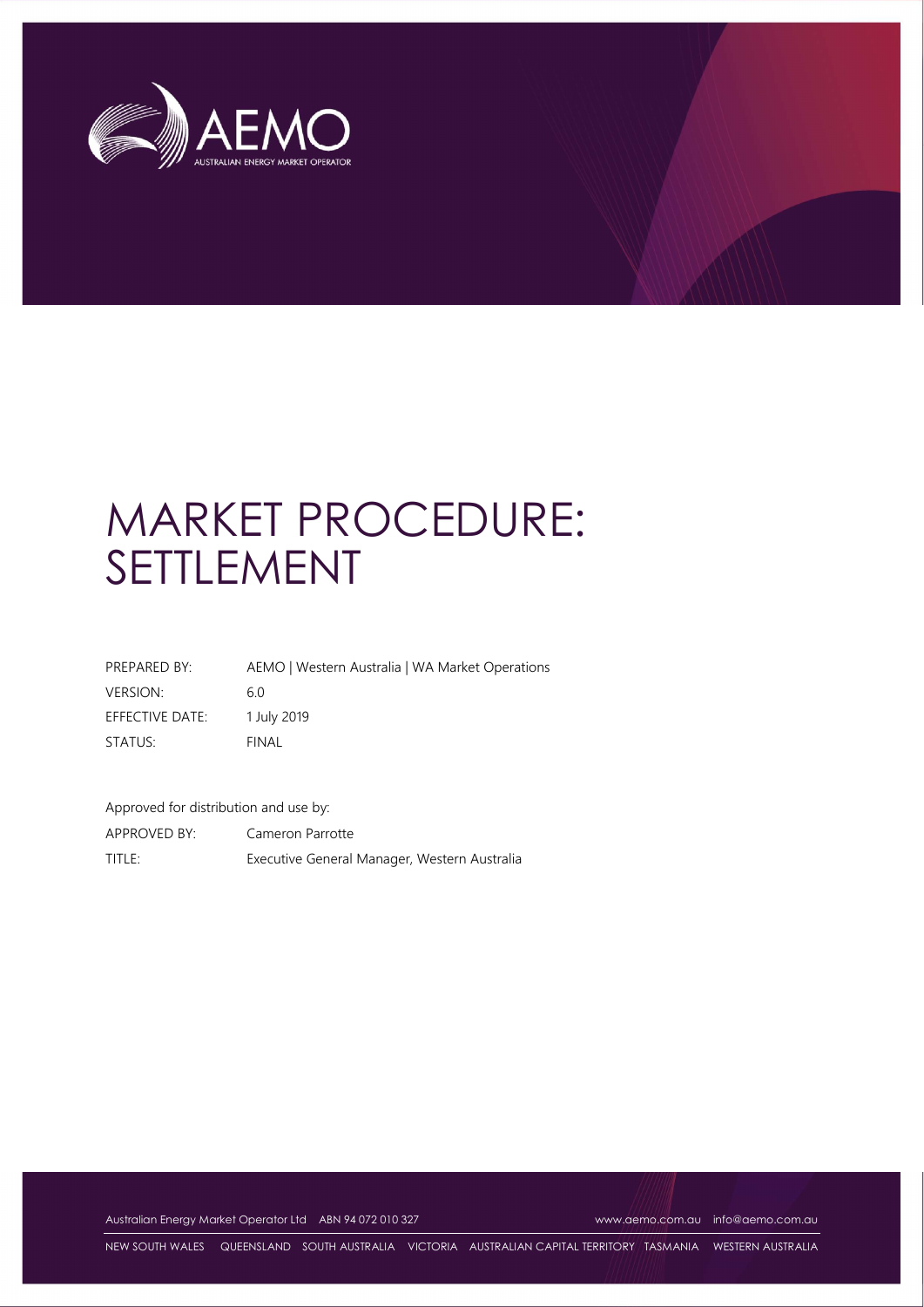

# VERSION RELEASE HISTORY

| Version | <b>Effective Date</b> | <b>Summary of Changes</b>                                                                                                                                                                                                                                                                                                                                      |
|---------|-----------------------|----------------------------------------------------------------------------------------------------------------------------------------------------------------------------------------------------------------------------------------------------------------------------------------------------------------------------------------------------------------|
| 1.0     | 21 September<br>2006  | Market Procedure for Settlements                                                                                                                                                                                                                                                                                                                               |
| 2.0     | 19 July 2011          | Amendments to Market Procedure resulting from PA redevelopment                                                                                                                                                                                                                                                                                                 |
| 3.0     | 1 January 2014        | Amendments to Market Procedure resulting from PC_2013_07                                                                                                                                                                                                                                                                                                       |
| 4.0     | 30 November<br>2015   | Changes resulting from the transfer of functions from the IMO to AEMO                                                                                                                                                                                                                                                                                          |
| 5.0     | 18 April 2017         | Changes resulting from the transfer of System Management functions to AEMO                                                                                                                                                                                                                                                                                     |
| 6.0     | 1 July 2019           | Amendments to Market Procedure resulting from AEPC_2019_06 relating to:<br>the Rule Change Proposal RC_2014_06: Removal of Resource Plans and<br>$\bullet$<br>Dispatchable Loads; and<br>the transfer of the Procedure to the new AEMO Procedure template, formatting<br>$\bullet$<br>amendments and minor administrative improvements to align with WEM Rules |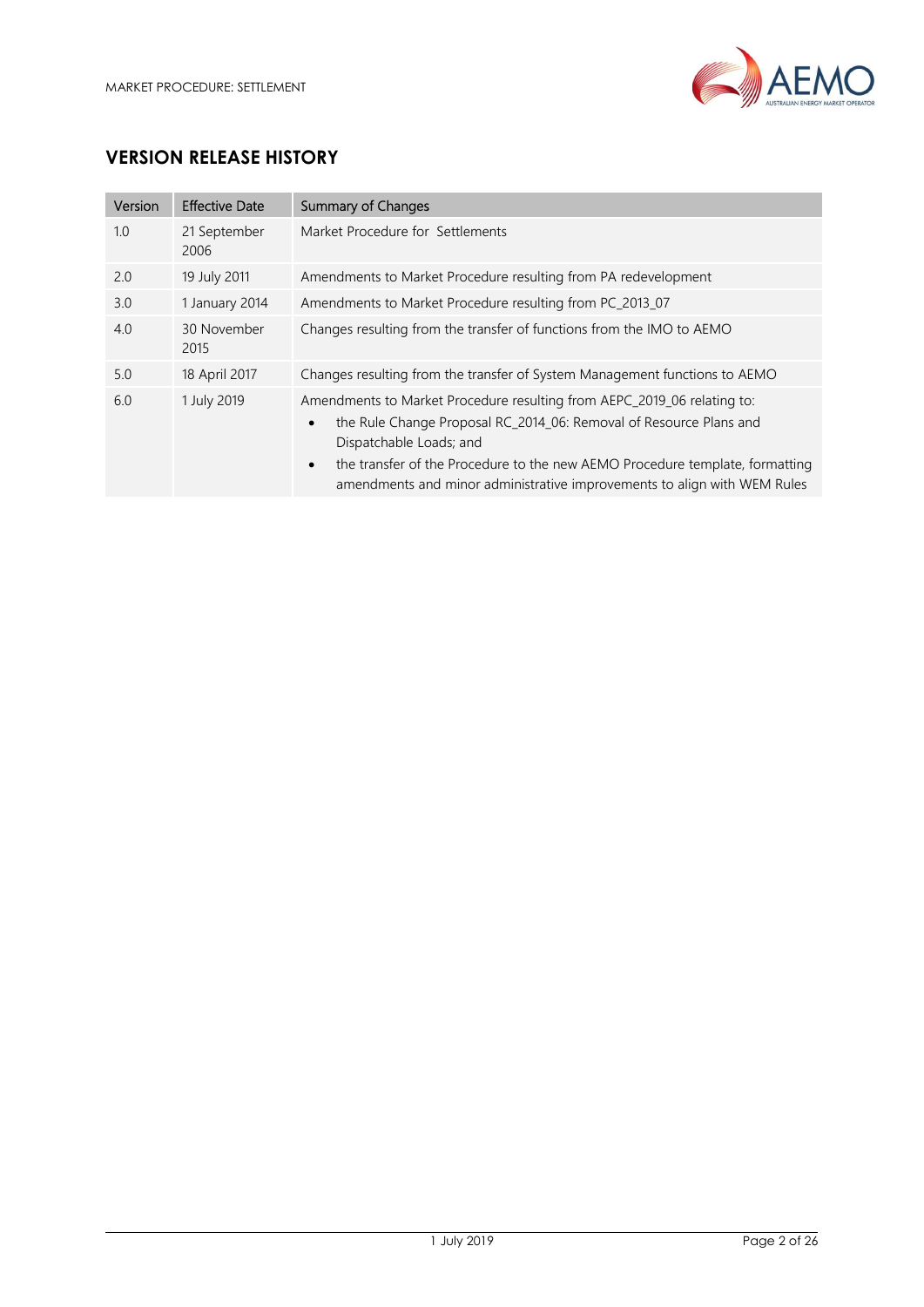

#### **CONTENTS**

| 1.    | <b>INTRODUCTION</b>                                               | 5              |
|-------|-------------------------------------------------------------------|----------------|
| 1.1.  | Purpose and scope                                                 | 5              |
| 1.2   | Definitions and interpretations                                   | 5              |
| 1.3   | Related documents                                                 | $\overline{7}$ |
| 2.    | <b>STEM SETTLEMENT</b>                                            | 8              |
| 2.1.  | <b>STEM Settlement Process Overview</b>                           | 8              |
| 2.2.  | <b>STEM Settlement Timeline</b>                                   | 9              |
| 2.3.  | <b>STEM Settlement Process</b>                                    | 9              |
| 3.    | NON-STEM SETTLEMENT                                               | 10             |
| 3.1.  | Non-STEM Settlement Process Overview                              | 10             |
| 3.2.  | Example of the Non-STEM Settlement Timeline                       | 11             |
| 3.3.  | Non-STEM Settlement Process                                       | 12             |
| 3.4.  | Non-STEM Settlement Segments                                      | 12             |
| 3.5.  | <b>Balancing Settlement</b>                                       | 13             |
| 3.6.  | <b>Reconciliation Settlement</b>                                  | 13             |
| 3.7.  | Ancillary Services Settlement                                     | 14             |
| 3.8.  | Reserve Capacity Settlement                                       | 15             |
| 3.9.  | Market Participant Fee Settlement                                 | 15             |
| 3.10. | <b>Outage Compensation Settlement</b>                             | 16             |
| 3.11. | Net Non-STEM Settlement                                           | 16             |
| 4.    | <b>ADJUSTMENT PROCESS</b>                                         | 16             |
| 4.1.  | Adjustments                                                       | 16             |
| 4.2.  | <b>STEM Settlement Adjustments</b>                                | 17             |
| 4.3.  | Non-STEM Settlement Adjustments                                   | 17             |
| 5.    | PAYMENT DEFAULT AND SETTLEMENT IN DEFAULT                         | 18             |
| 5.1.  | Payment Default                                                   | 18             |
| 5.2.  | Receipt of Payment within Five Business Days of a Payment Default | 18             |
| 5.3.  | Non-payment after Five Business Days of a Payment Default         | 19             |
| 6.    | SETTLEMENT DOCUMENTS                                              | 20             |
| 6.1.  | Settlement Statements                                             | 20             |
| 6.2.  | Participant Information Report                                    | 20             |
| 7.    | <b>INVOICING AND THE APPLICATION OF GST AND INTEREST</b>          | 20             |
| 7.1.  | Invoicing                                                         | 20             |
| 7.2.  | Application of GST                                                | 21             |
| 7.3.  | Application of Interest                                           | 22             |
| 8.    | <b>INVOICE PAYMENT</b>                                            | 24             |
| 8.1.  | Payment                                                           | 24             |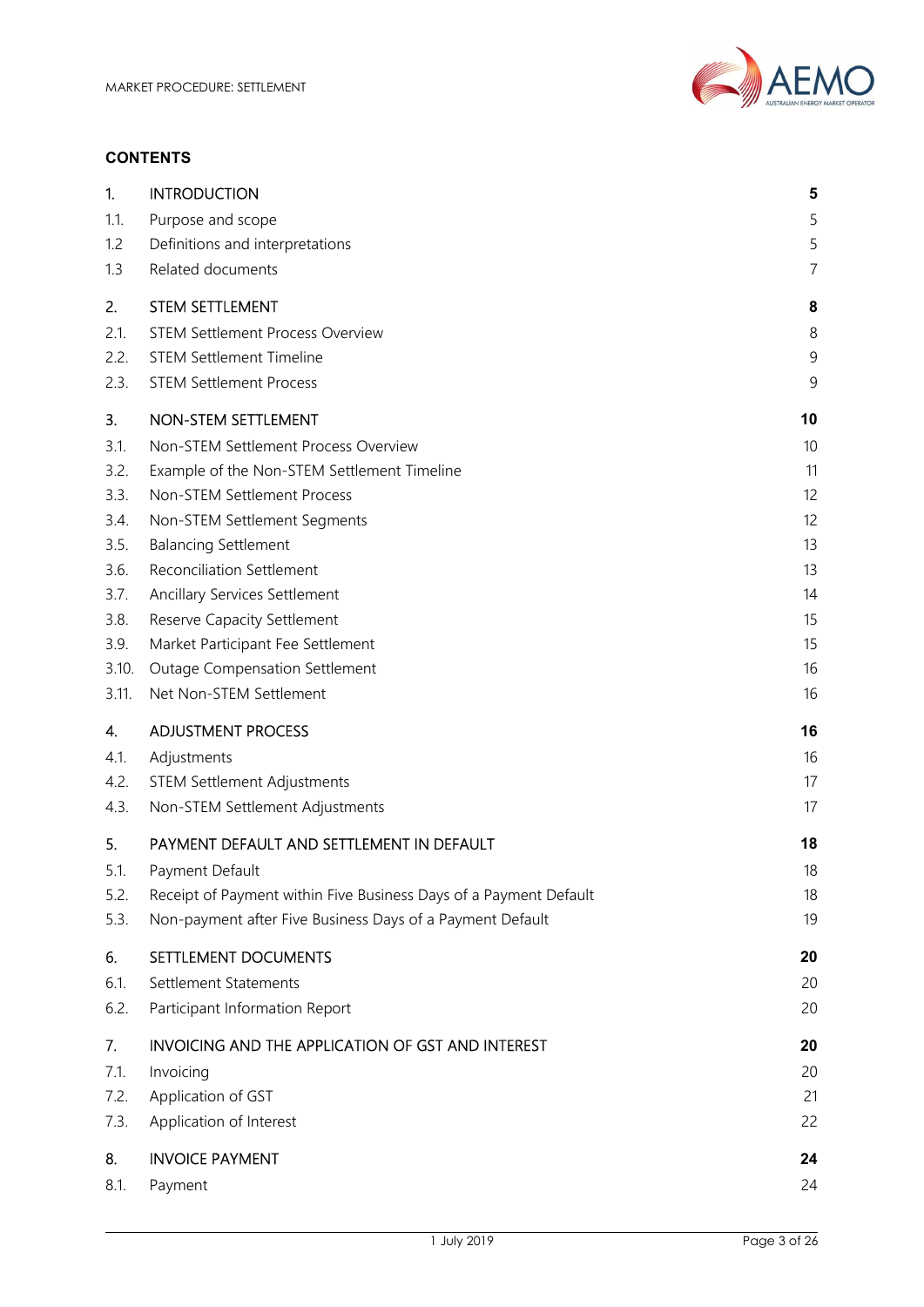

# 9. NOTICES OF DISAGREEMENTS AND DISPUTE **24**

9.1. Notice of Disagreement 24 9.2. Notice of Dispute 25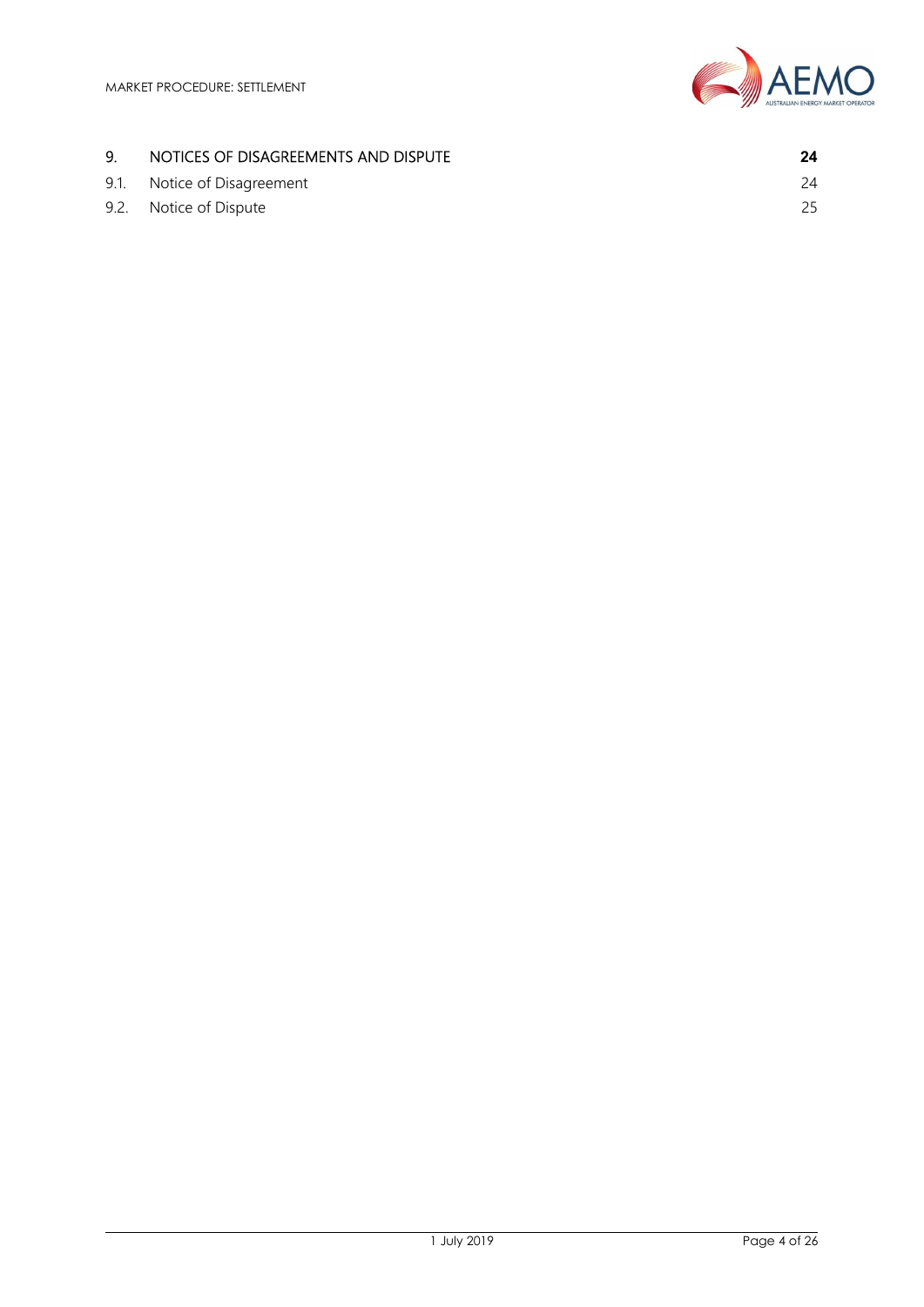

#### 1. INTRODUCTION

#### 1.1. Purpose and scope

- 1.1.1. This Procedure: Settlement (Procedure) is made under clause 9.2.1 of the Wholesale Electricity Market (WEM) Rules.
- 1.1.2. This Procedure has effect only for the purposes set out in the WEM Rules and the WEM Rules prevail over these Procedures to the extent of any inconsistency.
- 1.1.3. The purpose of this Procedure is to outline the following;
	- (a) the settlement processes for:
		- (i) STEM transactions settled on a weekly basis;
		- (ii) Non-STEM transactions settled on a monthly basis;
		- (iii) the Adjustment Process; and
		- (iv) settlement of the market in the event that a Market Participant defaults on payment;
	- (b) the application of taxes and interest to settlement transactions; and
	- (c) the calculation and issuing Settlement Statements, Participant Information Reports and Invoices, payment of Invoices and issuing Notices of Disagreement and Notices of Dispute.
- 1.1.4. In this Procedure, where obligations are conferred on a Rule Participant, that Rule Participant must comply with the relevant obligations in accordance with clauses, 2.9.7, 2.9.7A, 2.9.7B, 2.9.7C and 2.9.8 of the WEM Rules, as applicable.
- 1.1.3 Reference to particular WEM Rules within the Procedure in bold and square brackets [clause XX] are included for convenience only, and are not part of this Procedure.

#### 1.2. Definitions and interpretations

#### 1.2.1. Glossary

Terms defined in the WEM Rules have the same meaning in this Procedure unless otherwise specified in this clause.

The words, phrases and abbreviations in the table below have the meanings set out opposite them in the table when used in this Procedure.

| Term                                   | Definition                                                                                                                                                                                                                                   |
|----------------------------------------|----------------------------------------------------------------------------------------------------------------------------------------------------------------------------------------------------------------------------------------------|
| <b>Adjustment Process</b>              | The process undertaken by AEMO to recalculate the transactions in the market, in<br>accordance with clause 9.16.3 of the WEM Rules.                                                                                                          |
| <b>Ancillary Service</b><br>Settlement | The process of calculating a Rule Participant's transactions pertaining to their Ancillary<br>Service segment in accordance with clause 9.9 of the Market Rules and reflected in the<br>Non-STEM Settlement Statement for the Trading Month. |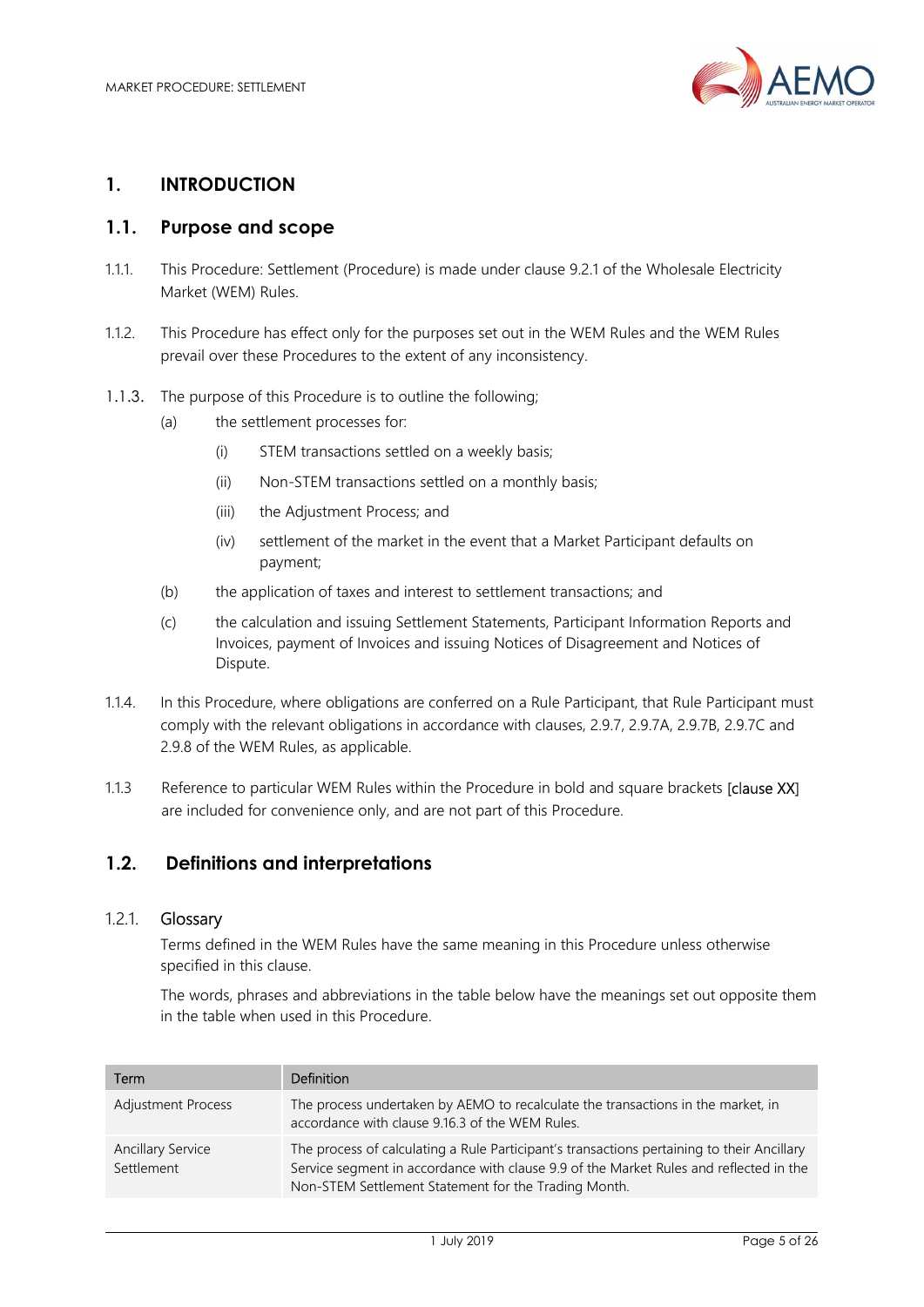

| Term                                    | Definition                                                                                                                                                                                                                                                                                                                                                                                                    |
|-----------------------------------------|---------------------------------------------------------------------------------------------------------------------------------------------------------------------------------------------------------------------------------------------------------------------------------------------------------------------------------------------------------------------------------------------------------------|
| AustraClear                             | The electronic funds transaction system used by AEMO and Rule Participants to settle<br>market payments.                                                                                                                                                                                                                                                                                                      |
| <b>Balancing Settlement</b>             | The process of calculating a Rule Participant's transactions pertaining to their<br>Balancing segment in accordance with clause 9.8 of the Market Rules and reflected in<br>the Non-STEM Settlement Statement for the Trading Month.                                                                                                                                                                          |
| Default Levy Settlement                 | The process of calculating and allocating a Rule Participant's share of a Payment<br>Default amount.                                                                                                                                                                                                                                                                                                          |
| Market Participant Fee<br>Settlement    | The process of calculating a Rule Participant's transactions pertaining to its fees<br>associated with the services provided by AEMO (including in its capacity as System<br>Management), and the Economic Regulation Authority as described in clause 2.24 of<br>the WEM Rules, in accordance with clause 9.13 of the WEM Rules and reflected in the<br>Non-STEM Settlement Statement for the Trading Month. |
| Non-STEM Settlement                     | The process of calculating a Rule Participant's net settlement amount for all<br>transactions and amounts other than those pertaining to the STEM, in accordance<br>with clause 9.14 of the WEM Rules.                                                                                                                                                                                                        |
| Non-STEM Settlement<br>Statement        | The statement issued by AEMO, to a Rule Participant. A settlement statement for a<br>Trading Month containing the information described in clause 9.18.3 of the WEM<br>Rules." containing the transactions during a Trading Day, other than those transactions<br>pertaining to the STEM.                                                                                                                     |
| Outage Compensation<br>Settlement       | The process of calculating a Rule Participant's transactions pertaining to its Outage<br>compensation segment in accordance with clause 9.10 of the WEM Rules and reflected<br>in the Non-STEM Settlement Statement for the Trading Month.                                                                                                                                                                    |
| Participant Information<br>Report (PIR) | A report produced by AEMO specifying the variable inputs and calculations for each<br>transaction made by a Rule Participant during a Trading Day.                                                                                                                                                                                                                                                            |
| Reconciliation Settlement               | The process of calculating a Rule Participant's transactions pertaining to their<br>reconciliation segment, as reflected in the Non-STEM Settlement Statement for the<br>Trading Month.                                                                                                                                                                                                                       |
| Reserve Capacity<br>Settlement          | The process of calculating a Rule Participant's transactions pertaining to their Reserve<br>Capacity segment, as reflected in the Non-STEM Settlement Statement for the Trading<br>Month.                                                                                                                                                                                                                     |
| Settlement Date                         | The date upon which a Rule Participant must make a payment to AEMO for a<br>settlement Invoice.                                                                                                                                                                                                                                                                                                               |
| <b>STEM Settlement</b>                  | The process of calculating a Rule Participant's net settlement amount for all<br>transactions pertaining to the STEM.                                                                                                                                                                                                                                                                                         |

#### 1.2.2. Interpretation

The following principles of interpretation apply to these Procedures unless otherwise expressly indicated:

- (a) references to time are references to Australian Western Standard Time;
- (b) terms that are capitalised, but not defined in this Procedure, have the meaning given in the WEM Rules;
- (c) to the extent that this Procedure is inconsistent with the WEM Rules, the WEM Rules prevail to the extent of the inconsistency;
- (d) a reference to the WEM Rules or Market Procedures includes any associated forms required or contemplated by the WEM Rules or Market Procedures; and
- (e) words expressed in the singular include the plural and vice versa.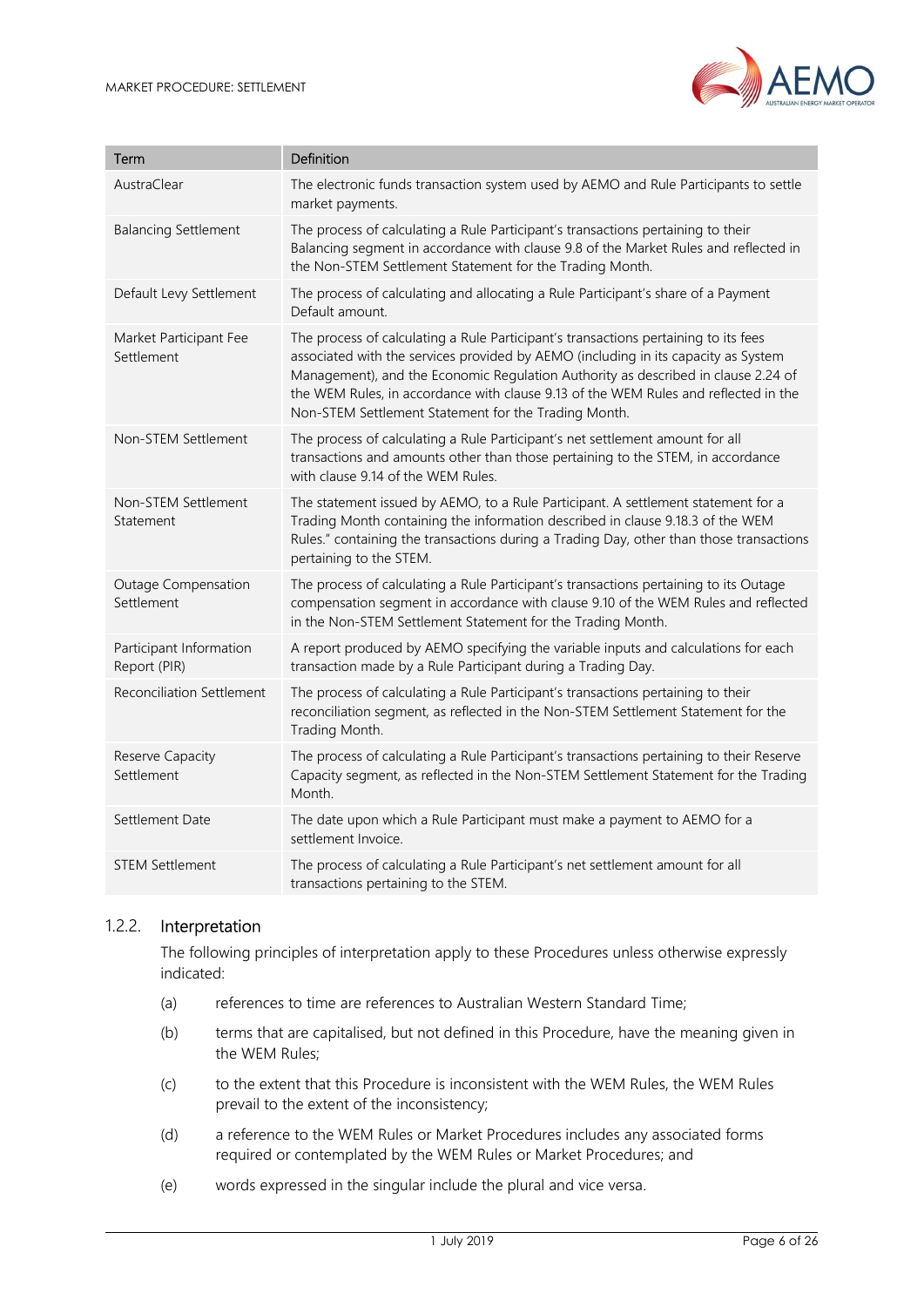

In this Procedure the conventions specified in sections 1.3 to 1.5 of the WEM Rules apply.

#### 1.3. Related documents

The following Market Procedures, Power System Operation Procedures (PSOPs) and market documents (available on Market Web-Site<sup>1</sup>) provide background information to this Procedure:

- (a) Market Procedure: Notices and Communications;
- (b) Market Procedure: Capacity Credit Allocation;
- (c) Market Procedure: Meter Data Submissions;
- (d) Market Procedure: Individual Reserve Capacity Requirement;
- (e) Market Procedure: Prudential Requirements;
- (f) the Settlement Cycle Timeline; and
- (g) the Product Calculation Sheet (available on request).

-

<sup>&</sup>lt;sup>1</sup> Available at http://aemo.com.au/Electricity/Wholesale-Electricity-Market-WEM/Procedures.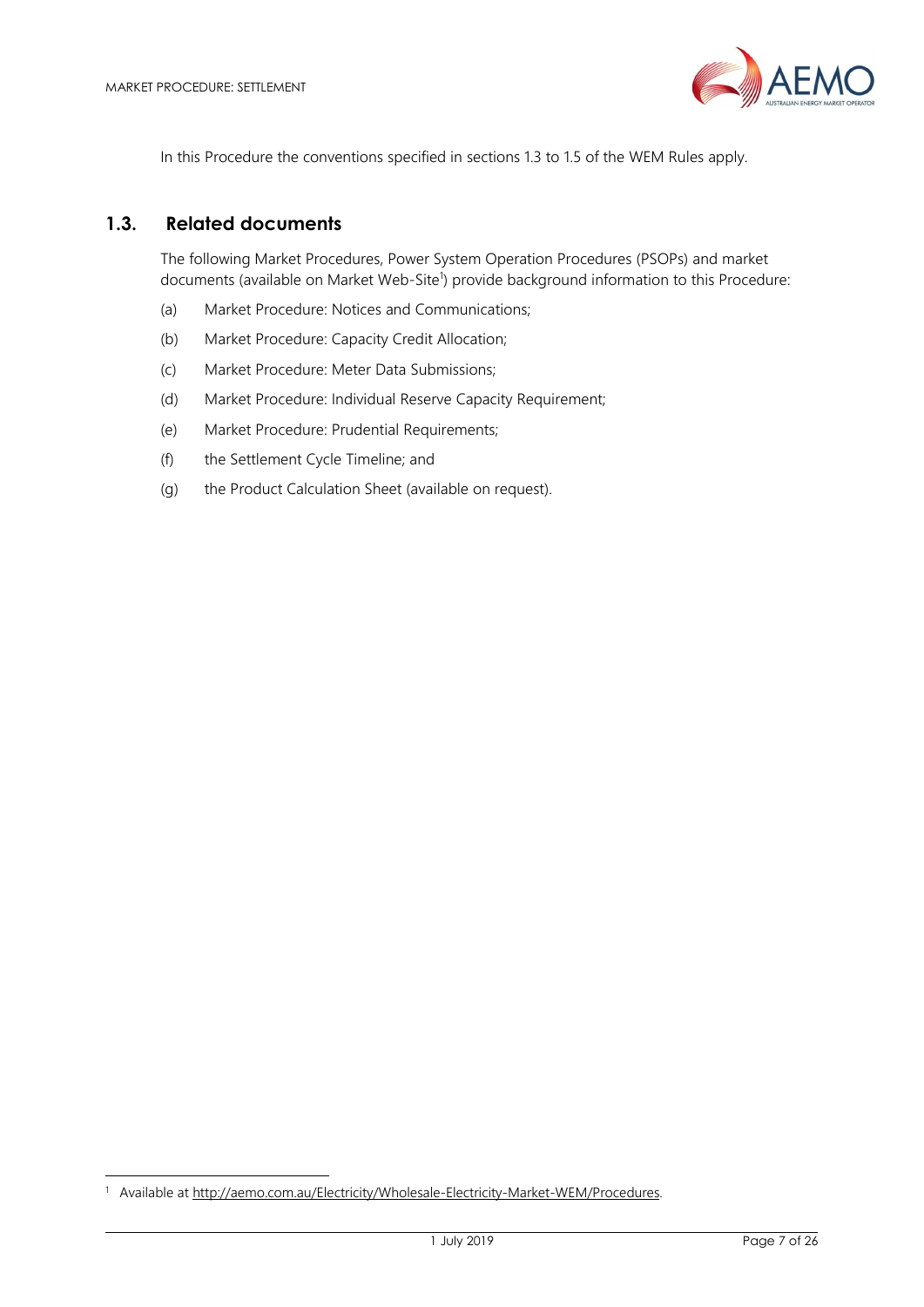

# 2. STEM SETTLEMENT

#### 2.1. STEM Settlement process overview

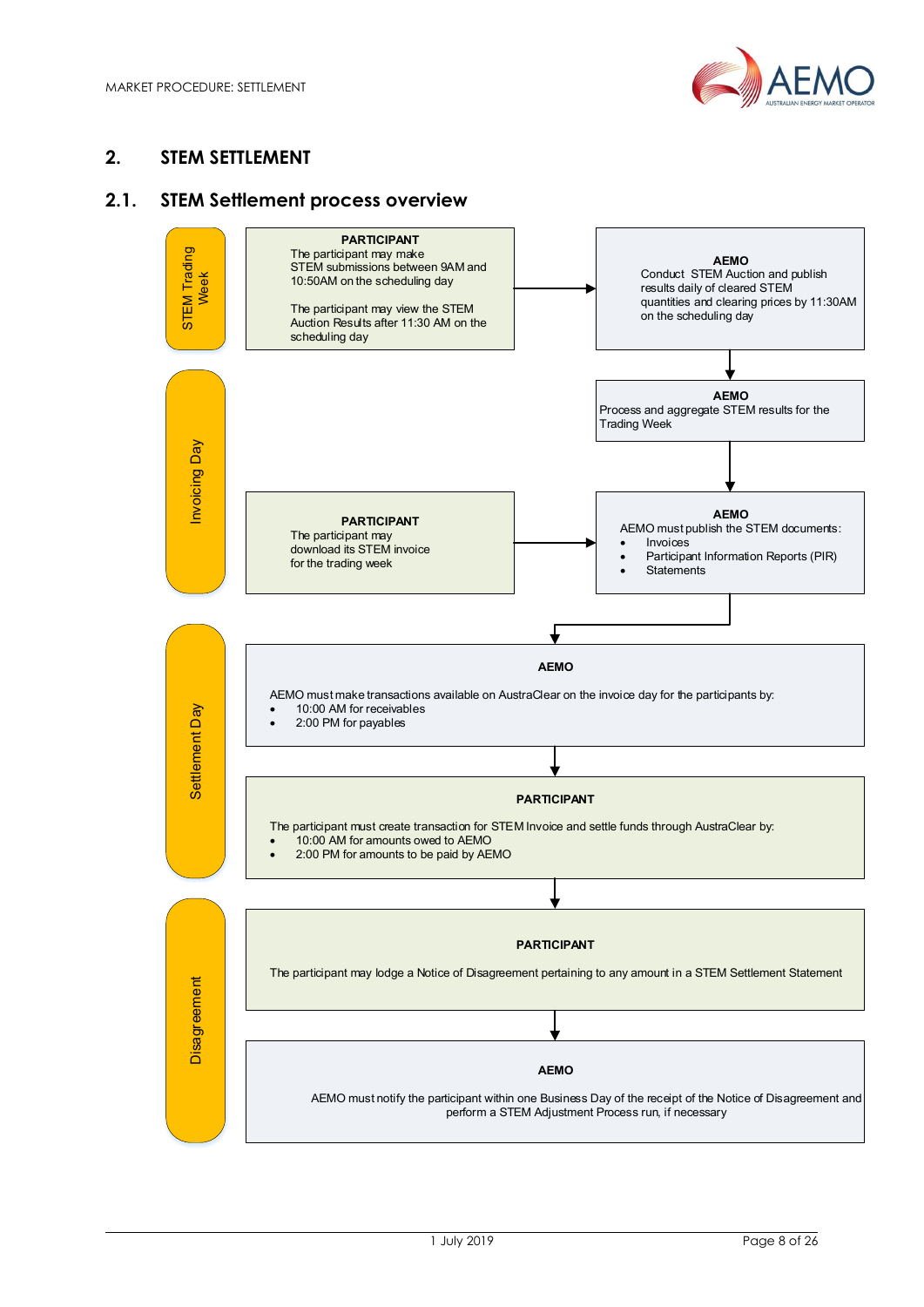

# 2.2. STEM Settlement timeline



- 2.3. STEM Settlement processAEMO must settle a STEM Trading Week in accordance with the settlement cycle timeline [clause 9.17.1]. The settlement cycle timeline defines the applicable dates for each of the events for each STEM Trading Week, including:
	- (a) the start of the Trading Week;
	- (b) the end of the Trading Week;
	- (c) the statement and Invoice date;
	- (d) the Settlement Date; and
	- (e) the disagreement deadline.
- 2.3.2. During a STEM Trading Week, a Rule Participant may make submissions and participate in the STEM. The STEM Trading Week begins at the Trading Interval commencing at 8:00 AM on Thursday and ends on the Trading Interval commencing at 7:30 AM on the following Thursday.
- 2.3.3. After a Trading Week, AEMO must calculate a Rule Participant's STEM Settlement amount for a Trading Week in accordance with clause 9.6.1 of the WEM Rules.
- 2.3.4. On the first Business Day commencing after the end of a Trading Week, AEMO must issue to each Market Participant participating in the STEM [clause 9.16.1(a)]:
	- (a) a STEM Settlement Statement for each of the Trading Days in the Trading Week in accordance with step 6.1 of this Procedure;
	- (b) an Invoice for the STEM Settlement Statements in the Trading Week, referred to at step 2.3.4(a) above, in accordance with step 7.1 of this Procedure; and
	- (c) AEMO must also issue a STEM a STEM PIR for each of the Trading Days in the Trading Week in accordance with step 6.2 of this Procedure.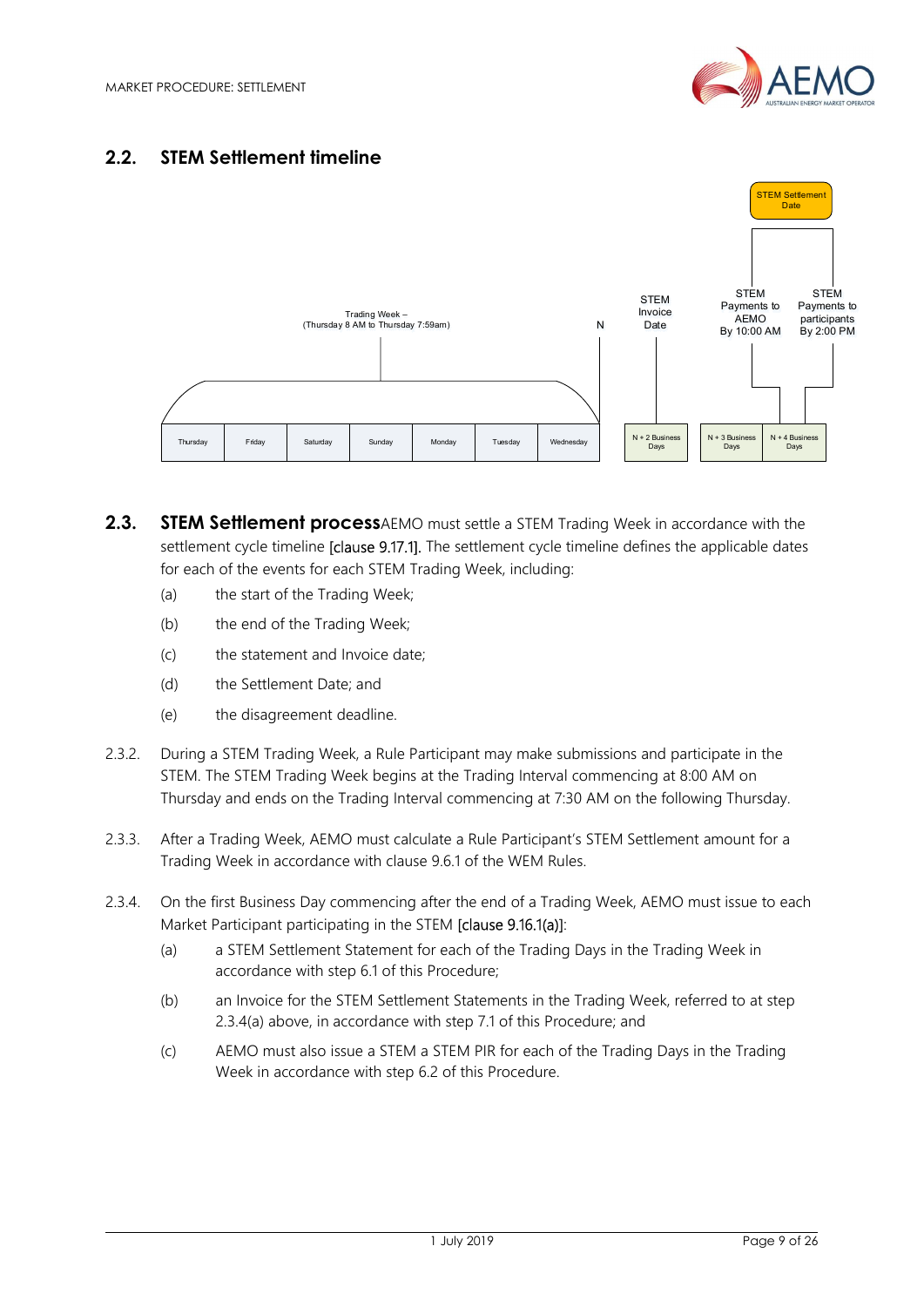

- 2.3.5. On the second Business Day following the provision of STEM Settlement Statement, PIR and Invoice by AEMO to a Rule Participant under step 2.3.4 of this Procedure [clause 9.22], AEMO and the Rule Participant must settle each Invoice in accordance with section 8 of this Procedure [clause 9.16.1].
- 2.3.6. If a STEM Market Participant disagrees with any amount stated in the STEM Settlement Statement issued under step 2.3.4 of this Procedure, the STEM Market Participant may under clause 9.20 of the WEM Rules issue a Notice of Disagreement to AEMO by the STEM Settlement Disagreement Deadline, outlined at clause 9.16.1(c) of the WEM Rules, in accordance with the steps in section 9 of this Procedure [clause 9.17.3].

# 3. NON-STEM SETTLEMENT

# 3.1. Non-STEM Settlement process overview

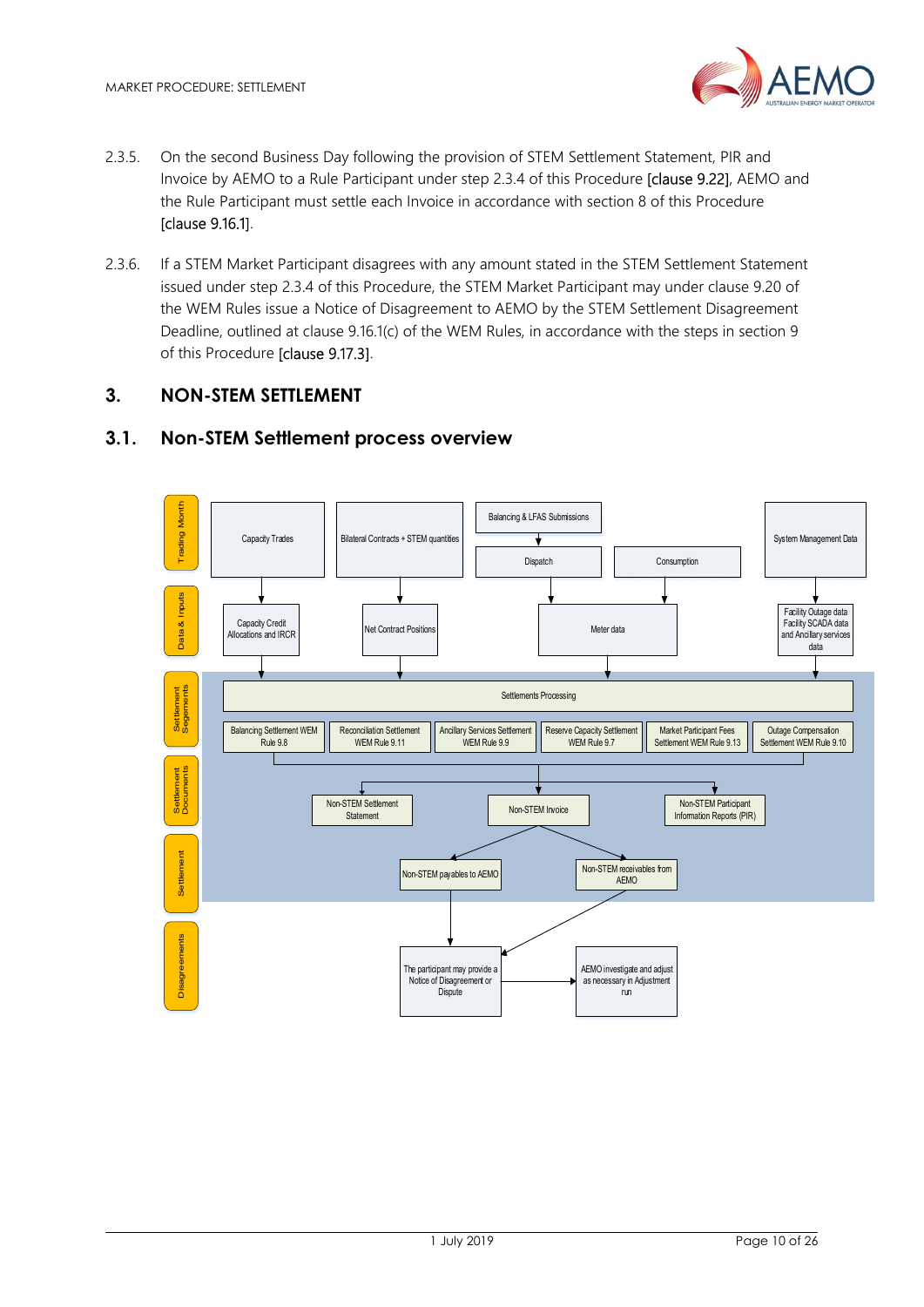

# January Trading Month – Jan 2015 February Interval Meter --------------------------------**-**Deadline for Trading Month March Initial Settlement – 11 Mar 2015 April May a contract the contract of the contract of the contract of the contract of the contract of the contract of the contract of the contract of the contract of the contract of the contract of the contract of the contract of June and the state of the state of the state of the state of the state of the state of the state of the state of the state of the state of the state of the state of the state of the state of the state of the state of the s July First Adjustment – 17 Jul 2015 August September October Second Adjustment – 17 Oct 2015 November December January Third Adjustment – 17 Jan 2016

# 3.2. Example of the Non-STEM Settlement timeline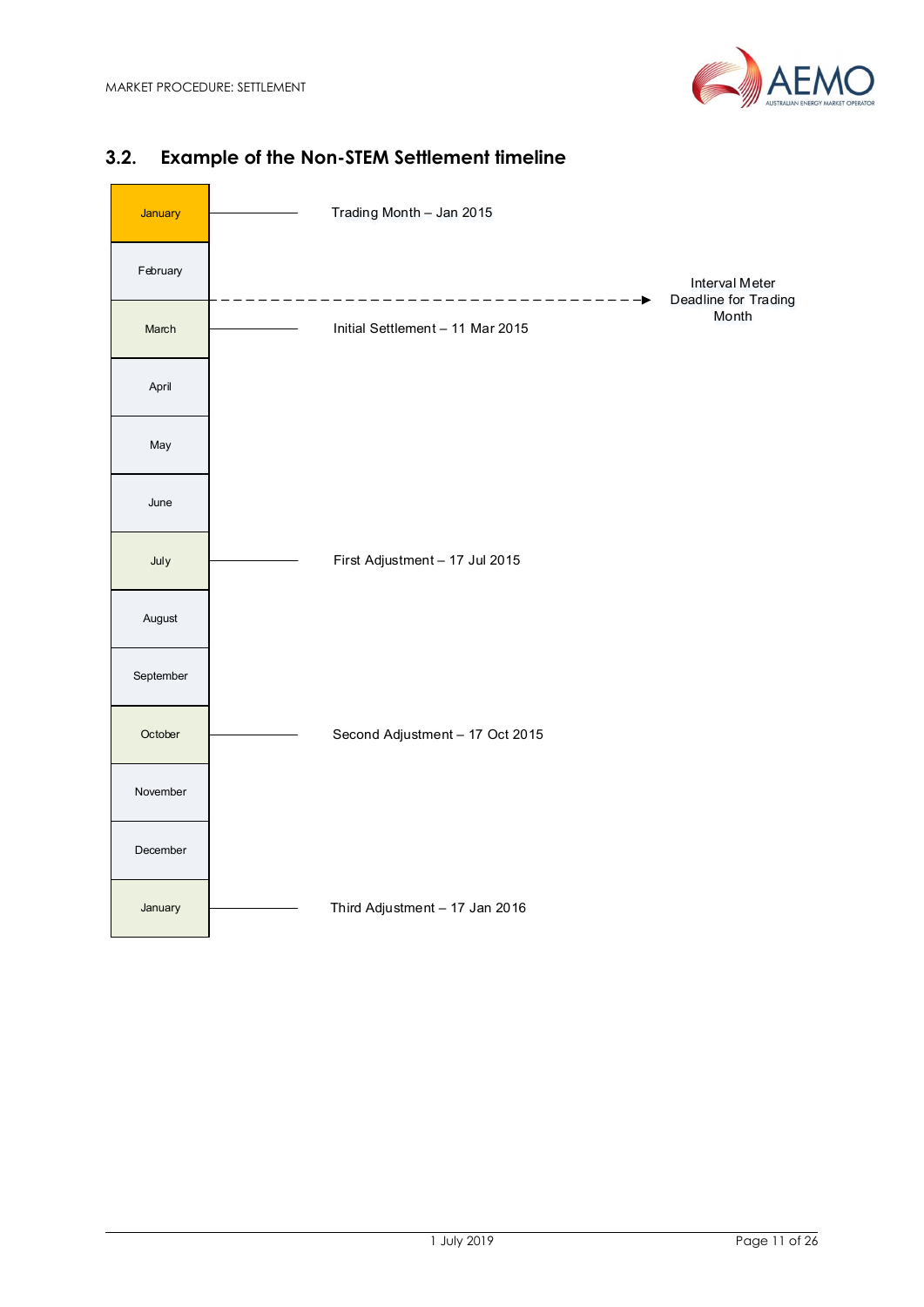

#### 3.3. Non-STEM Settlement process

- 3.3.1. AEMO must process and settle all transactions, other than those undertaken in the STEM for the Trading Month, in accordance with the dates specified in the settlement cycle Timeline [clause 9.16.2].
- 3.3.2. Non-STEM Settlement calculations for the Trading Month must use the Meter Data Submissions received up to the Interval Meter Deadline for the respective Trading Month.
- 3.3.3. The Interval Meter Deadline occurs on the first Business Day of the second month following the month when the Trading Month commenced [clause 9.16.2(a)]. This deadline is the date that the Metering Data Agent must provide metering data to AEMO to settle for the Trading Month.
- 3.3.4. Prior to commencing the Non-STEM Settlement process for the Trading Month, AEMO must determine the Individual Reserve Capacity Requirement and the Capacity Credit Allocation for each Rule Participant in accordance with the Market Procedure: Individual Reserve Capacity Requirements and Market Procedure: Capacity Credit Allocation.
- 3.3.5. AEMO must use the following information when calculating the Non-STEM Settlement amount [clause 9.3.1]:
	- (a) the Ancillary Service, and outage compensation settlement data described in clause 3.22 of the WEM Rules;
	- (b) the Reserve Capacity settlement data described in clause 4.29 of the WEM Rules; and
	- (c) the Energy Market Settlement data described in clause 6.21 of the WEM Rules.
- 3.3.6. AEMO must issue a Non-STEM Settlement Statement for the Trading Month, the date must be not less than three Business Days and not more than five Business Days after the Interval Meter Deadline [clause 9.16.2(c)].
- 3.3.7. AEMO must issue a Non-STEM Settlement Invoice for the Trading Month on the sixth Business Day of the second month following the month in which the Trading Month being settled commenced [clause 9.16.2(d)].
- 3.3.8. AEMO and Rule Participants must settle the amounts stated in the Non-STEM Settlement Invoice issued in accordance with step 3.3.7 of this Procedure, on the seventh Business Day after the Interval Meter Deadline, and provide payment in accordance with the steps in step 8.1 of this Procedure [clause 9.16.2(e)].
- 3.3.9. If a Rule Participant disagrees with any amount stated in the Non-STEM Settlement Statement issued in step 3.3.6 of this Procedure, the Market Participant may issue a Notice of Disagreement to AEMO by the Non-STEM Settlement Disagreement Deadline in accordance with the steps in section9 of this Procedure [clause 9.18.4].

## 3.4. Non-STEM Settlement segments

- 3.4.1. AEMO must process and calculate all transactions other than those undertaken in the STEM for the Trading Month and attribute them to each of the following Non-STEM Settlement segments:
	- (a) Balancing Settlement (refer to section 3.5 of this Procedure);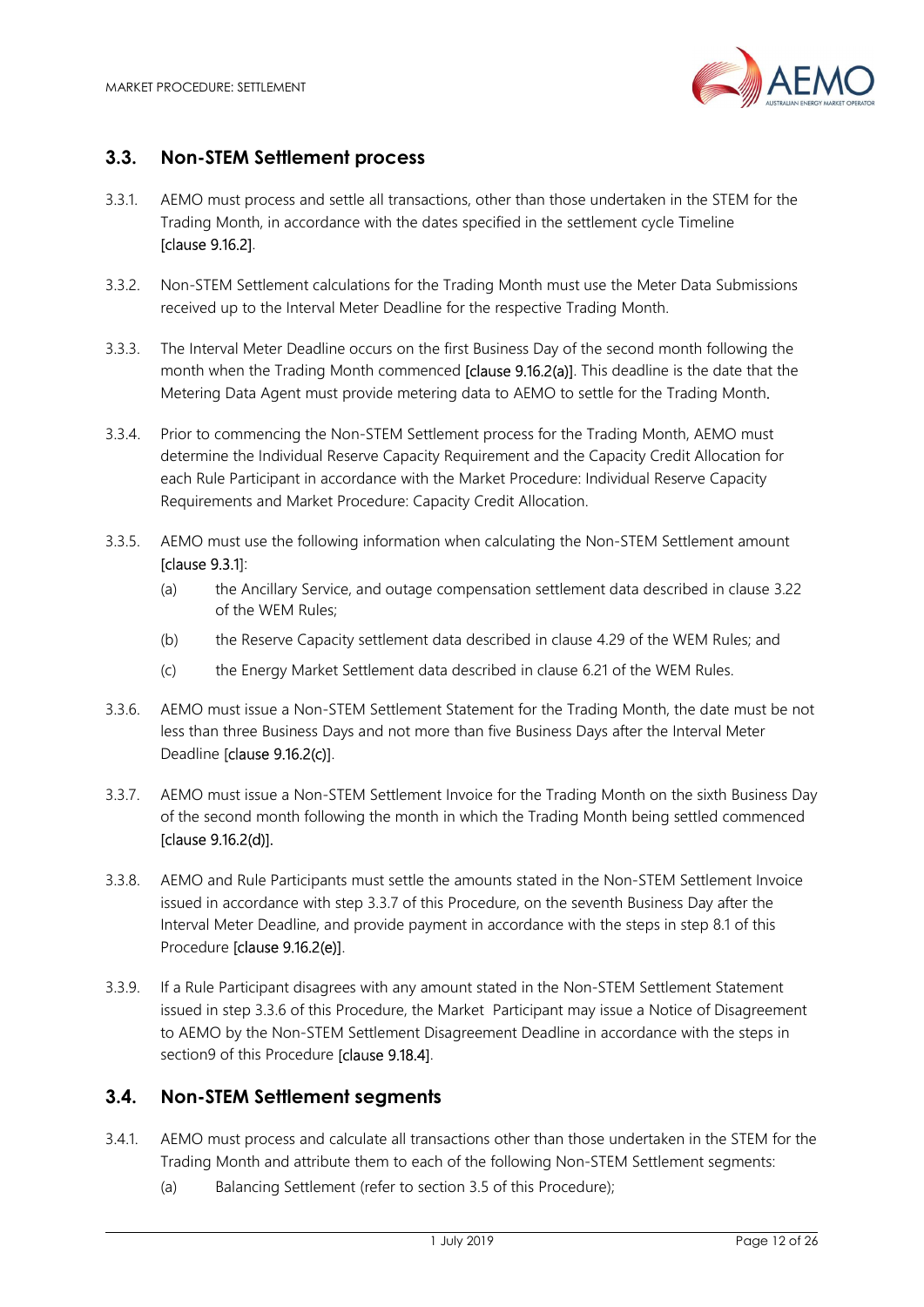

- (b) Reconciliation Settlement (refer to section 3.6 of this Procedure);
- (c) Ancillary Service Settlement (refer to section 3.7 of this Procedure);
- (d) Reserve Capacity Settlement (refer to section 3.8 of this Procedure);
- (e) Market Participant Fee Settlement (refer to section 3.9 of this Procedure); and
- (f) Outage Compensation Settlement (refer to section 3.10 of this Procedure).
- 3.4.2. AEMO must commence calculations of each Non-STEM Settlement segment after the Interval Meter Deadline and complete the calculations not less than three Business Days and not more than five Business Days after the Interval Meter Deadline for the Trading Month [clause 9.16.2(c)].

#### 3.5. Balancing Settlement

- 3.5.1. AEMO must calculate each Market Participant's Balancing Settlement amount for each Trading Interval of the Trading Month, in accordance with clause 9.8.1 of the WEM Rules.
- 3.5.2. AEMO must calculate the payment for dispatch of any Demand Side Programmes dispatched by AEMO (in its capacity as System Management) based on the Consumption Decreased Price specified by the Market Participant in the WEMS in accordance with Appendix 1 of the WEM Rules.
- 3.5.3. AEMO must calculate payments for generators dispatched Out of Merit for constrained on or constrained off compensation payments in accordance with clause 6.17.3, 6.17.4, 6.17.5 and 6.17.5A of the WEM Rules.
- 3.5.4. AEMO must calculate the monthly sum of each Rule Participant's Balancing Settlement amounts to determine the net Non-STEM Settlement amount for the Trading Month in accordance with step 3.11.1 of this Procedure.

#### 3.6. Reconciliation Settlement

- 3.6.1. AEMO must calculate each Market Participant's share of the Reconciliation Settlement segment for the Trading Month, in accordance with clause 9.11.1 of the WEM Rules.
- 3.6.2. AEMO must allocate the costs of the Reconciliation Settlement segment to each Market Participant based on its consumption share, to pay for the following:
	- (a) Balancing Settlement segment imbalance for the Trading Month;
	- (b) constrained on and constrained off compensation payments;
	- (c) differences in average marginal losses, from actual marginal losses;
	- (d) dispatch of any Demand Side Programmes and;
	- (e) shortfall in payment for Load Rejection Reserve Service, System Restart Service and Dispatch Support Service for the Trading Month.
- 3.6.3. AEMO must determine the consumption share for each Market Participant in each Trading Month, in accordance with clause 9.3.7 of the WEM Rules.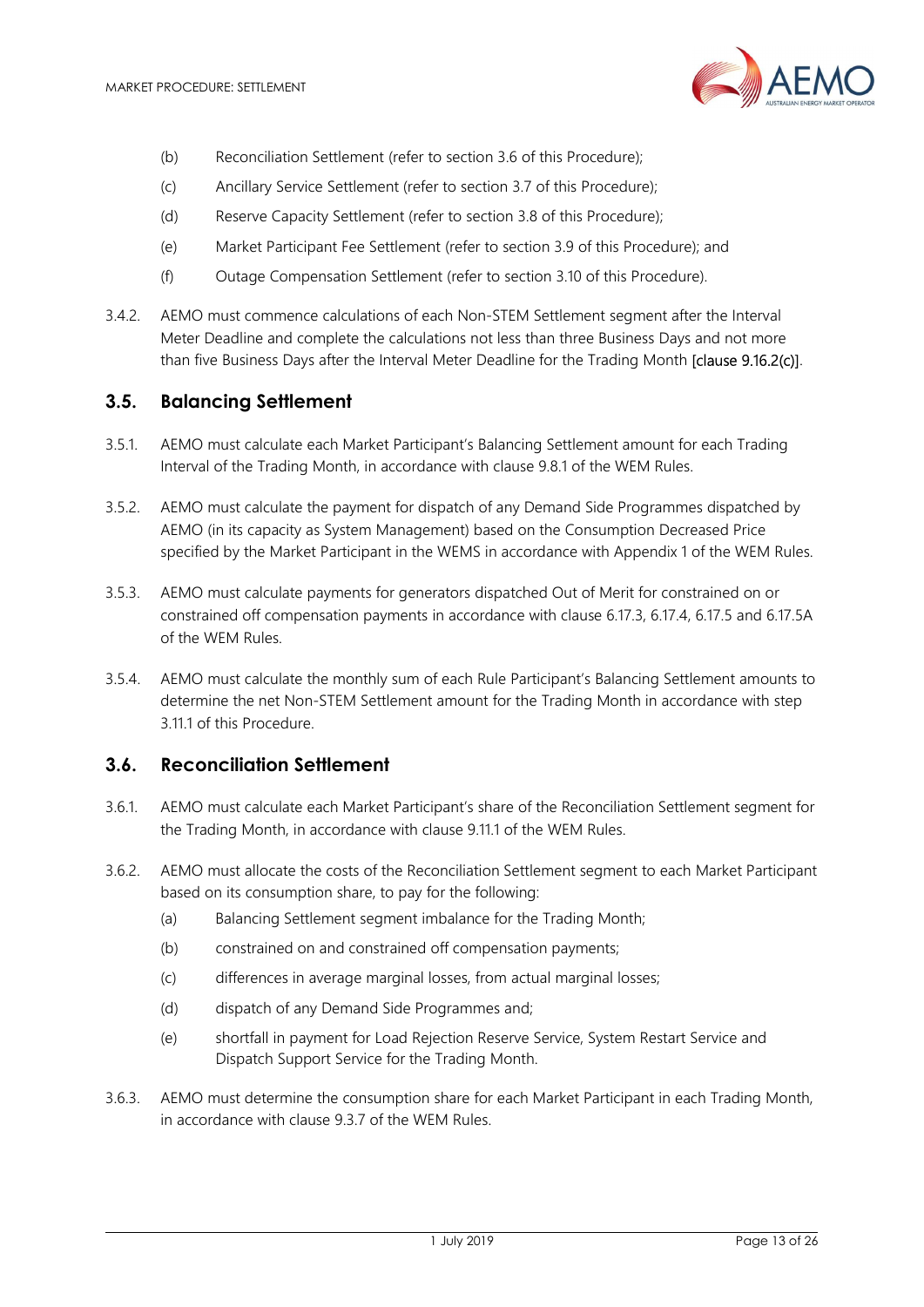

3.6.4. AEMO must use the calculated monthly value of each Rule Participant's Reconciliation Settlement amount to determine the net Non-STEM Settlement amount for the Trading Month in accordance with step 3.11.1 of this Procedure

#### 3.7. Ancillary Services Settlement

- 3.7.1. AEMO must calculate each Rule Participant's share of the Ancillary Service Settlement segment for the Trading Month, in accordance with clause 9.9.1 of the WEM Rules.
- 3.7.2. AEMO must allocate the costs of Ancillary Services settlement segment for the Trading Month, to each Rule Participant, based on its consumption share in accordance with clause 9.9.1 of the WEM Rules.
- 3.7.3. AEMO must calculate the Synergy Ancillary Service provider payment for the Trading Month, in accordance with clause 9.9.1 of the WEM Rules.
- 3.7.4. AEMO must calculate the "ASP\_Payment" to pay for contracted Ancillary Services provided by a Rule Participant, which is not Synergy, for the Trading Month, in accordance with clause 9.9.3 of the WEM Rules.
- 3.7.5. AEMO must calculate the "LF Market Payment" to pay a Rule Participant for providing Load Following Services to maintain system frequency, for the Trading Month, in accordance with clause 9.9.2(d) of the WEM Rules.
- 3.7.6. AEMO must calculate the "LF\_Capacity\_Cost\_Share" for each Rule Participant, based on its market share of metered quantities for Non-Scheduled Generators, Non-Dispatchable and Interruptible Loads, for the Trading Month, in accordance with clause 9.9.2(p) of the WEM Rules.
- 3.7.7. AEMO must calculate the "LF\_Market\_Cost\_Share" for each Rule Participant, based on its market share of metered quantities for Non-Scheduled Generators, Non-Dispatchable and Interruptible Loads, for the Trading Month, in accordance with clause 9.9.2(n) of the WEM Rules.
- 3.7.8. AEMO must calculate the "SR\_Availability\_Cost\_Share" for each Market Generator, based on its proportion of deemed risk that its generator(s) imposes on the system, for the Trading Month, in accordance with clause 9.9.2(l) of the WEM Rules.
- 3.7.9. AEMO must update the costs in the settlement system for each Trading Month to each Market Customer for Load Rejection Reserve Service, System Restart Service and Dispatch Support Service in accordance with clause 3.22.1 of the WEM Rules. The allocation is based on the consumption share for the Trading Month in accordance with clauses 9.9.1 and 9.3.7 of the WEM Rules.
- 3.7.10. AEMO must use the calculated monthly value of each Rule Participant's Ancillary Service Settlement amount to determine the net Non-STEM Settlement amount for the Trading Month in accordance with step 3.11.1 of this Procedure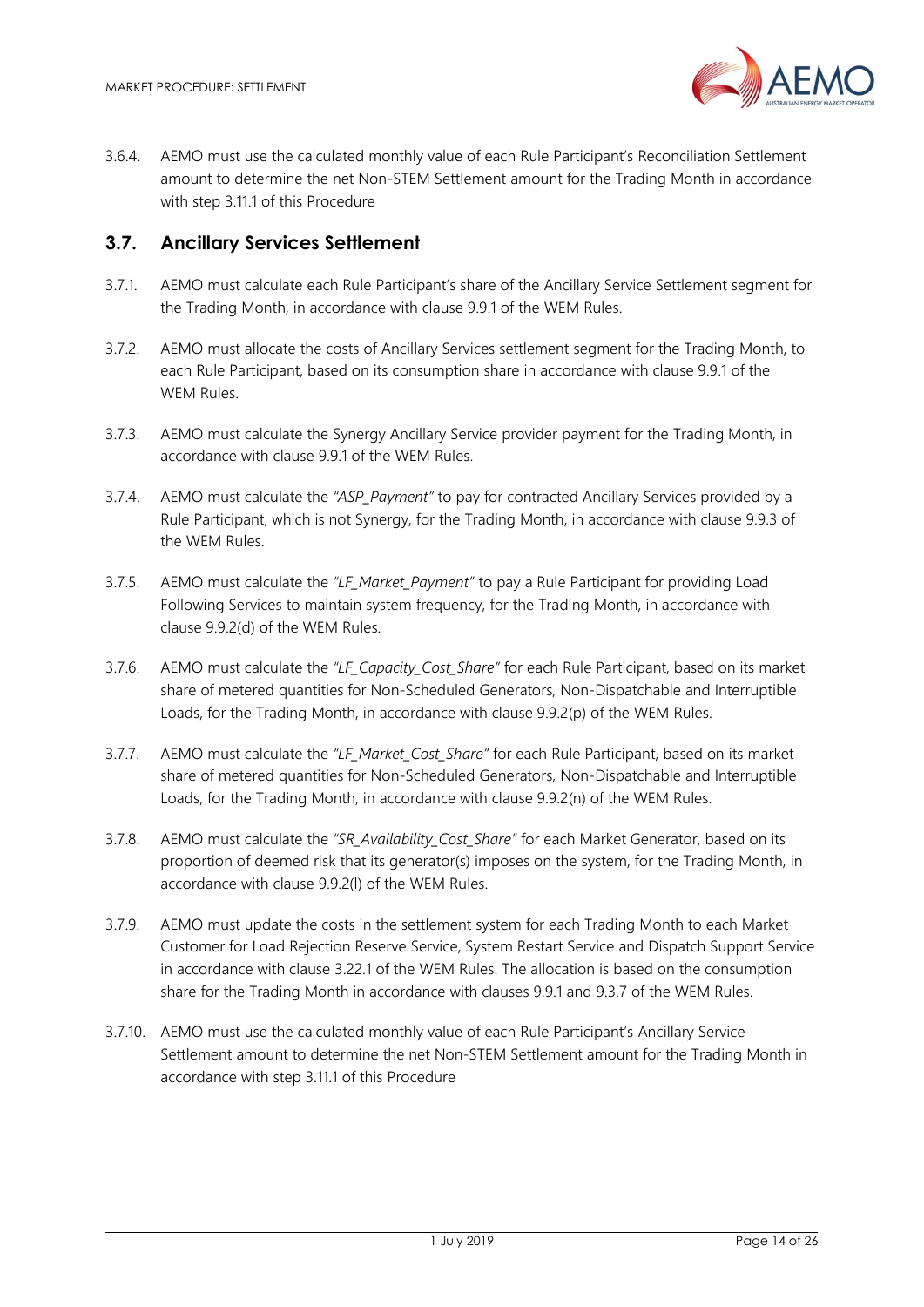

#### 3.8. Reserve Capacity Settlement

- 3.8.1. AEMO must calculate and allocate each Rule Participant's share of the Reserve Capacity Settlement segment for the Trading Month, in accordance with clause 9.7.1 of the WEM Rules.
- 3.8.2. AEMO must calculate the quantity and amount payable for any uncontracted Capacity Credits not covered by Special Price Arrangements and which are not allocated to another Rule Participant for the Trading Month and apply the Monthly Reserve Capacity Price.
- 3.8.3. AEMO must calculate the quantity and amount payable for contracted Capacity Credits covered by Special Price Arrangements and which are not allocated to another Rule Participant for the Trading Month and apply the Monthly Special Reserve Capacity Price.
- 3.8.4. AEMO must calculate the Trading Interval Capacity Cost Refund payable to AEMO by a Rule Participant for the Trading Month, in accordance with clause 4.26.2F of the WEM Rules.
- 3.8.5. AEMO must calculate the Intermittent Load Refund payable to AEMO by a Rule Participant for each Intermittent Load registered, for the Trading Month, in accordance with 4.28A.1 of the WEM Rules.
- 3.8.6. AEMO must calculate the supplementary capacity payment to be made by AEMO to a Rule Participant for the supplementary capacity provided for the Trading Month, in accordance with the Supplementary Capacity Contract under clause 4.24 of the WEM Rules.
- 3.8.7. AEMO must calculate the targeted Reserve Capacity Cost payment as defined under clause 4.28.1(a), for the cost of Reserve Capacity to be shared amongst those Market Customers who have not had sufficient Capacity Credits allocated to them for the Trading Month. AEMO must allocate the target Reserve Capacity Cost to each Market Customer in accordance with clause 4.28.3 of the WEM Rules.
- 3.8.8. AEMO must calculate the shared Reserve Capacity Cost amount for the Trading Month and allocate it to Market Customers in accordance with clause 4.28.4 of the WEM Rules.
- 3.8.9. AEMO must calculate the "LF Capacity Cost" as the total Load Following Service capacity payment to be paid by a Rule Participant to AEMO for the Trading Month, in accordance with clause 9.9.2(q) of the WEM Rules.
- 3.8.10. AEMO must use the calculated monthly value of each Rule Participant's Reserve Capacity Settlement amount to determine the net Non-STEM Settlement amount for the Trading Month, in accordance with step 3.11.1 of this Procedure.

#### 3.9. Market Participant Fee Settlement

- 3.9.1. AEMO must calculate each Rule Participant's share of the Market Participant Fee Settlement segment for the Trading Month, in accordance with clause 9.13.1 of the WEM Rules.
- 3.9.2. AEMO must charge a Market Participant Market Fees, System Management Fees and Regulator Fees for the Trading Month, determined under clause 2.24.2 of the WEM Rules.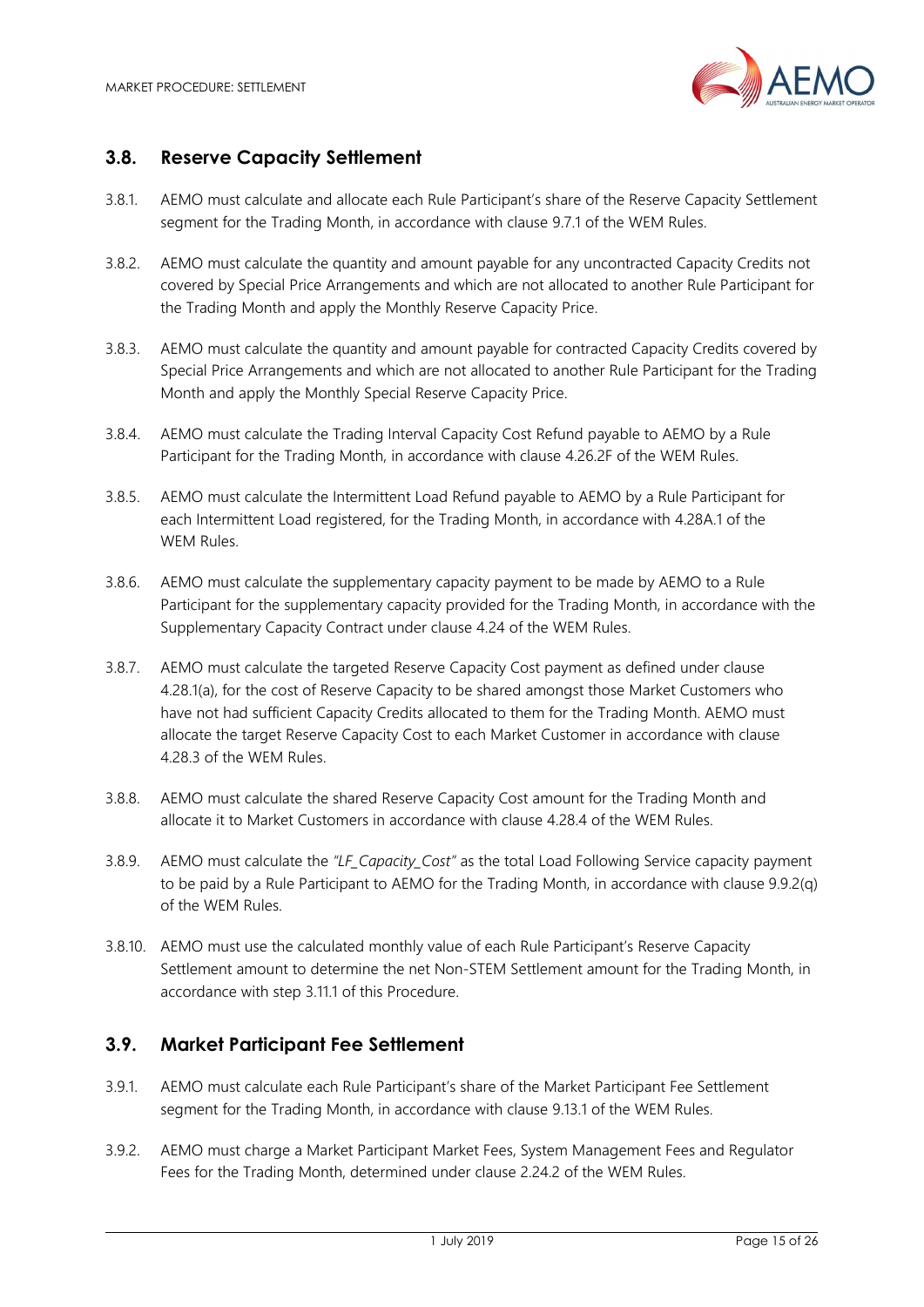

- 3.9.3. AEMO must allocate each Rule Participant's share of the Market Participant Fee Settlement segment for the Trading Month, on the basis of the quantity of energy generated and consumed by the Market Participant, in accordance with clause 9.13 of the WEM Rules.
- 3.9.4. AEMO must use the monthly value of each Market Participant's Market Participant Fee Settlement amount to determine the net Non-STEM Settlement amount for the Trading Month in accordance with step 3.11.1 of this Procedure.

#### 3.10. Outage Compensation Settlement

- 3.10.1. AEMO must calculate each Market Participant's share of the Outage Compensation Settlement segment, for the Trading Month, in accordance with 9.10.1 of the WEM Rules.
- 3.10.2. AEMO must determine the Outage Compensation Settlement amount in accordance with clause 3.19.12(e) of the WEM Rules.
- 3.10.3. AEMO must allocate each Market Participant's share of the Outage Compensation Settlement segment for the Trading Month, on the basis of the consumption share for the Trading Month, in accordance with 9.10.1 of the WEM Rules.
- 3.10.4. AEMO must use the monthly value of each Market Participant's Outage Compensation Settlement amount to determine the net Non-STEM Settlement amount for the Trading Month in accordance with step 3.11.1 of this Procedure.

#### 3.11. Net Non-STEM Settlement

- 3.11.1. AEMO must calculate the net Non-STEM Settlement amount for each Rule Participant, for the Trading Month, in accordance with clause 9.14.1 of the WEM Rules.
- 3.11.2. AEMO must issue a Non-STEM Settlement Statement and a PIR for each Non-STEM Settlement segment amount in accordance with the steps in section 6.1 and section 6.2 of this Procedure.
- 3.11.3. AEMO must issue an Invoice to each Market Participant for the net Non-STEM Settlement amount in accordance with the steps in section 7.1 of this Procedure.
- 3.11.4. AEMO and Market Participants must settle the net Non-STEM Settlement amount, for the Trading Month, on the Settlement Date specified on the settlement cycle timeline.

#### 4. ADJUSTMENT PROCESS

#### 4.1. Adjustments

- 4.1.1. AEMO must undertake the Adjustment Process for a STEM settlement if a Rule Participant lodges a Notice of Disagreement with respect to a STEM settlement amount and AEMO considers the STEM Settlement Statement to be inaccurate.
- 4.1.2. AEMO must undertake a monthly Adjustment Process for a Non-STEM Settlement in accordance with settlement cycle timeline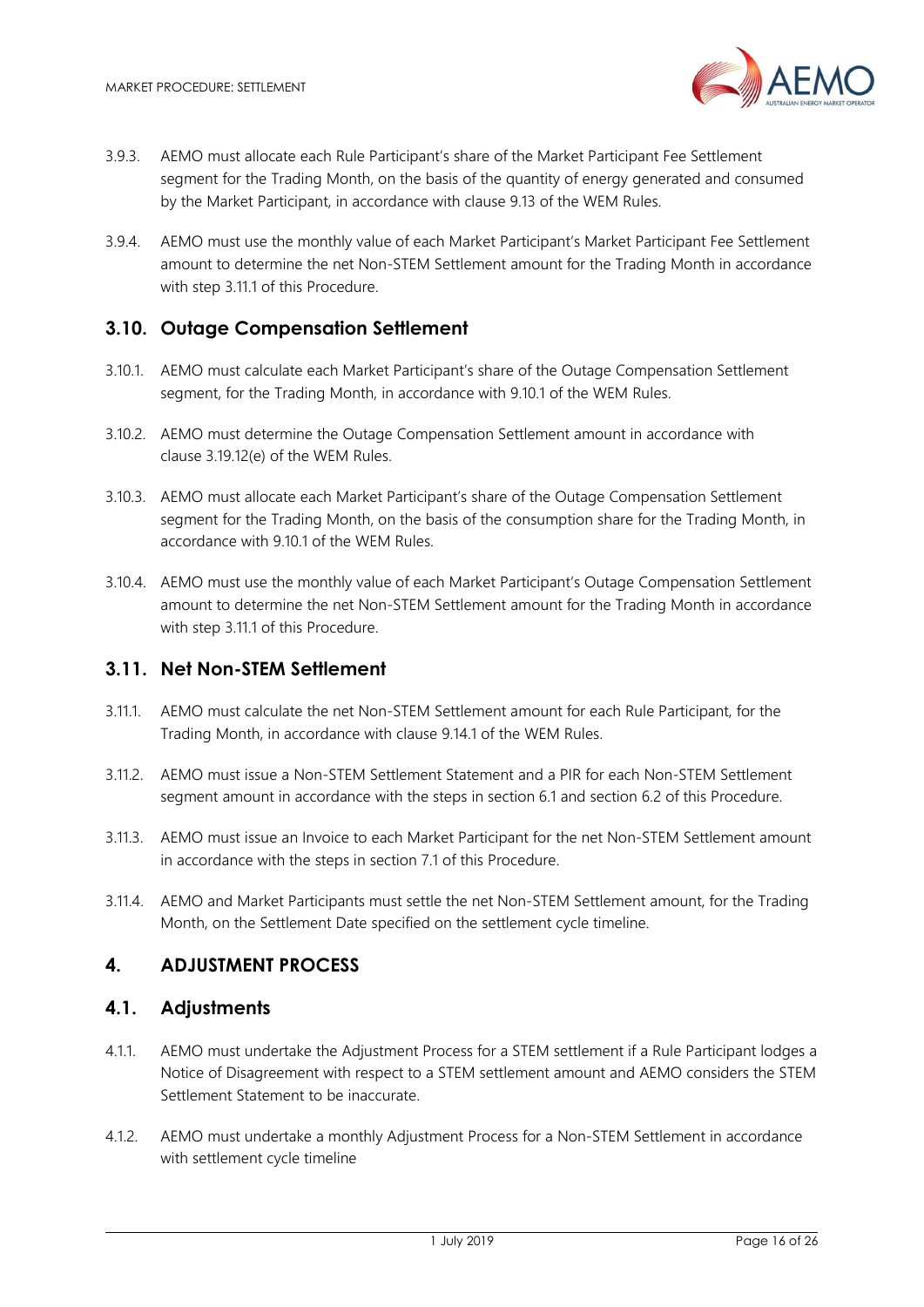

- 4.1.3. Where an Adjustment Process is required for a:
	- (a) STEM Settlement Statement amount, AEMO must undertake the steps in section 4.2 of this Procedure; or
	- (b) Non-STEM Settlement amount, AEMO must undertake the steps in section 4.3 of this Procedure.

#### 4.2. STEM Settlement Adjustments

- 4.2.1. If AEMO undertakes a STEM settlement Adjustment Process under step 4.1.1 of this Procedure, AEMO must commence the Adjustment Process two Business Days after the respective STEM Settlement Disagreement Deadline for the STEM Trading Week specified by the settlement cycle timeline.
- 4.2.2. AEMO must recalculate the amounts in the relevant STEM Settlement segments in accordance with the steps in section  $\cdot$  of this Procedure, after first resolving any issues that may have caused the inaccuracy in the initial STEM Settlement Statement.
- 4.2.3. AEMO must issue an adjusted STEM Settlement Statement and PIR to each Rule Participant no later than 20 Business Days from commencing the STEM Adjustment Process and in accordance with the steps in sections 6.1 and 6.2 of this Procedure [clause 9.16.4(b)].
- 4.2.4. AEMO must issue an adjusted Invoice for the Trading Week no later than two Business Days after the date of release of the adjusted STEM Settlement Statement and PIR in accordance with the steps in section 7.1 of this Procedure [clause 9.16.4(c)].
- 4.2.5. AEMO must calculate accrued interest on any adjusted STEM settlement amount in accordance with the steps in section 7.3 of this Procedure.

# 4.3. Non-STEM Settlement Adjustments

- 4.3.1. When AEMO undertakes a Non-STEM Settlement Adjustment Process, AEMO must recalculate the amounts in the relevant Non-STEM Settlement segments in accordance with the steps in section 3 of this Procedure.
- 4.3.2. When undertaking an Adjustment Process AEMO must recalculate the amounts in the relevant Non-STEM Settlement segments taking into account any of the following information provided in relation to the previous Non-STEM Settlement Statement issued for the Trading Month that is being adjusted [clause 9.19.1(a)].
	- (a) revised metering data provided by the Metering Data Agent;
	- (b) adjustment to Non-Balancing Dispatch Instruction Payments [clause 9.9.1A];
	- (c) actions arising from any Notice of Disagreement;
	- (d) the resolution of any Notice of Dispute;
	- (e) any determination of Out of Merit generation made in accordance with clauses 6.16A.1(b)(i), 6.16A.2(b)(i), 6.16B.1(b)(i) or 6.16B.2(b)(i) of the WEM Rules;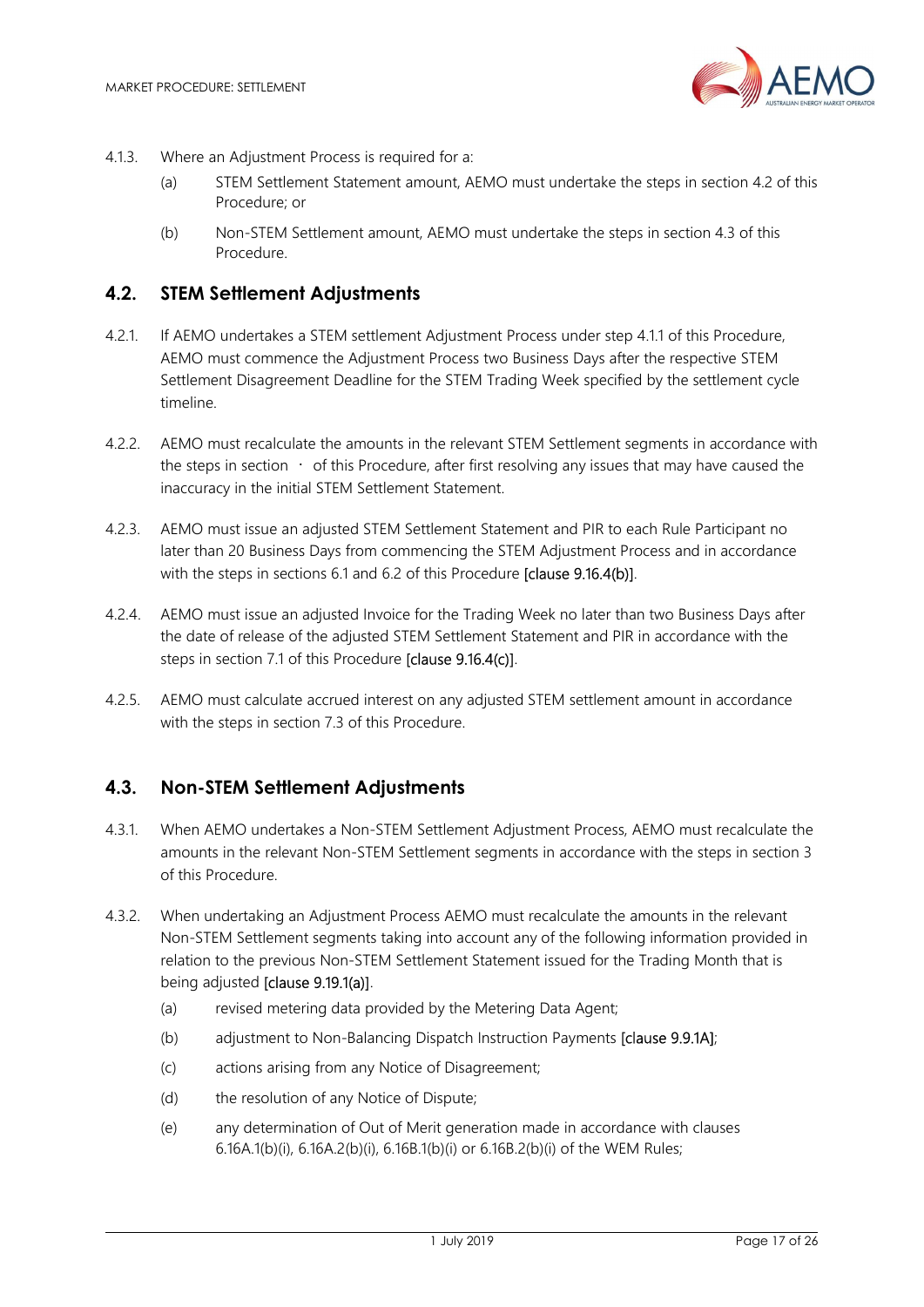

- (f) revised Market Fees rate, System Management Fee rate or Regulator Fee rate [clause 9.16.3(d)]; and
- (g) any adjustment required for GST purposes under clause 9.1.2 of the WEM Rules.
- 4.3.3. AEMO must follow the steps in section3 of this Procedure to recalculate and reallocate the Non-STEM Settlement segment.
- 4.3.4. AEMO must issue an adjusted Non-STEM Settlement Statement and PIR no later than 20 Business Days after the date of commencement of the Adjustment Process for the respective Non-STEM Settlement Statement for a Trading Month, in accordance with the steps in sections 6.1 and 6.2 of this Procedure.
- 4.3.5. AEMO must issue an adjusted Non-STEM Settlement Invoice two Business Days after the Non-STEM Settlement Statement and PIR are issued in accordance with the steps in section 7.1 of this Procedure. The adjusted Invoice must only include a net amount to be paid by either the Rule Participant or AEMO to reflect the adjusted Non-STEM Settlement amount for the Trading Month. The adjusted Invoice must take into account any amount from previous Adjustments Processes made under section 9.19 of the WEM Rules.
- 4.3.6. AEMO must calculate accrued interest on any adjusted Non-STEM Settlement amount in accordance with the steps in section 7.3 of this Procedure.

#### 5. PAYMENT DEFAULT AND SETTLEMENT IN DEFAULT

#### 5.1. Payment Default

- 5.1.1. If a Rule Participant fails to make a payment to AEMO by the Settlement Date, then AEMO must Draw Upon any Credit Support held by AEMO in accordance with the Market Procedure: Prudential Requirements.
- 5.1.2. If at any time the Total Amount received by AEMO is not sufficient to settle the outstanding Invoice amount owed to AEMO, AEMO is only liable to make payments limited to the Total Amount, in accordance with clause 9.24.3A of the WEM Rules.
- 5.1.3. AEMO must apply the Total Amount in accordance with clause 9.24.3A(a) of the WEM Rules.
- 5.1.4. AEMO must notify all Rule Participants, by email, no later than 1:30 PM on the Business Day of the Payment Default, of the expected reduction in payment for the STEM Settlement or Non-STEM Settlement amounts.

#### 5.2. Receipt of Payment within Five Business Days of a Payment Default

- 5.2.1. If within five Business Days of the Payment Default, the Rule Participant makes full or partial payment to AEMO with regard to the Payment Default referred to in step 5.1 of this Procedure, AEMO must, within one Business Day, apply the amount received, in accordance with clause 9.24.4 of the WEM Rules.
- 5.2.2. AEMO must calculate accrued interest on any Payment Default amount in accordance with the steps in section 7.3 of this Procedure.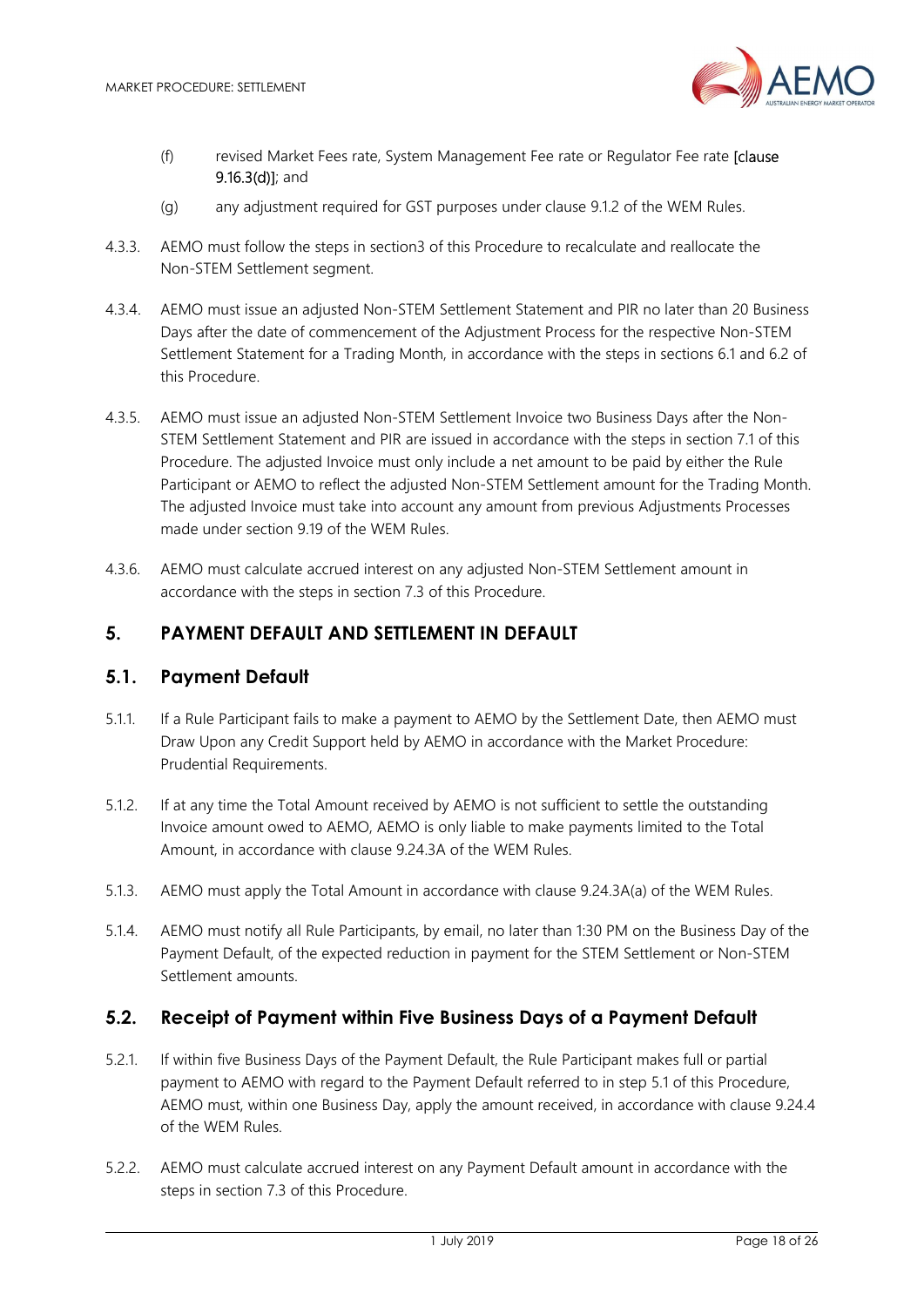

# 5.3. Non-payment after Five Business Days of a Payment Default

- 5.3.1. If the Rule Participant has not made the payment, in full, of the Payment Default amount in step 5.1 of this Procedure, within five Business Days of the Payment Default, AEMO must recover, in full, the overdue amount by raising a Default Levy from all Market Participants (other than the Rule Participant incurring the Payment Default) [clause 9.24.5].
- 5.3.2. The Rule Participant Default Levy Settlement amount is calculated as: Default Levy Settlement amount =

Payment Default Amount  $\times \left| \left( ABS(C(p,m)) \right) + \left( ABS(G(p,m)) \right) \right|$  $\overline{ABS\big(Total\ Market\ C(p,m)\big)+ABS\big(Total\ Market\ G(p,m)\big)-ABS\big(C(d,m)\big)-ABS\big(G(d,m)\big)}$ 

Where:

- C = consumption quantities determined in accordance with Metered Schedules;
- G = generation quantities determined in accordance with Metered Schedules;
- p = Rule Participant paying the Default Levy;
- d = Rule Participant incurring the Payment Default; and

m = most recent Trading Month for which Settlement Statements were published.

- 5.3.3. AEMO must calculate accrued interest on any Default Levy Settlement amount in accordance with the steps in section 7.3 of this Procedure.
- 5.3.4. AEMO must notify each Rule Participant of the Default Levy Settlement amount, by email, within six Business Days of the Payment Default occurring.
- 5.3.5. AEMO must provide each Rule Participant with an Invoice pertaining to the Default Levy Settlement amount within six Business Days of the Payment Default, through the Settlement Portal in the WEMS, in accordance with the steps in section 7.1 of this Procedure
- 5.3.6. A Market Participant must pay the full amount in clear funds, notified by AEMO under step 5.3.4 of this Procedure, and provided in the Invoice under step 5.3.5 to AEMO by 10:00 AM, on the eighth Business Day after the date of the Payment Default. A Rule Participant must make a payment whether or not it disputes the Default Levy amount **Iclause 9.24.71**.
- 5.3.7. AEMO must allocate the total of the Default Levy Settlement amounts received under step 5.3.6 of this Procedure, by 2:00 PM on the eighth Business Days after the date of a Payment Default, in accordance with clause 9.24.8 of the WEM Rules.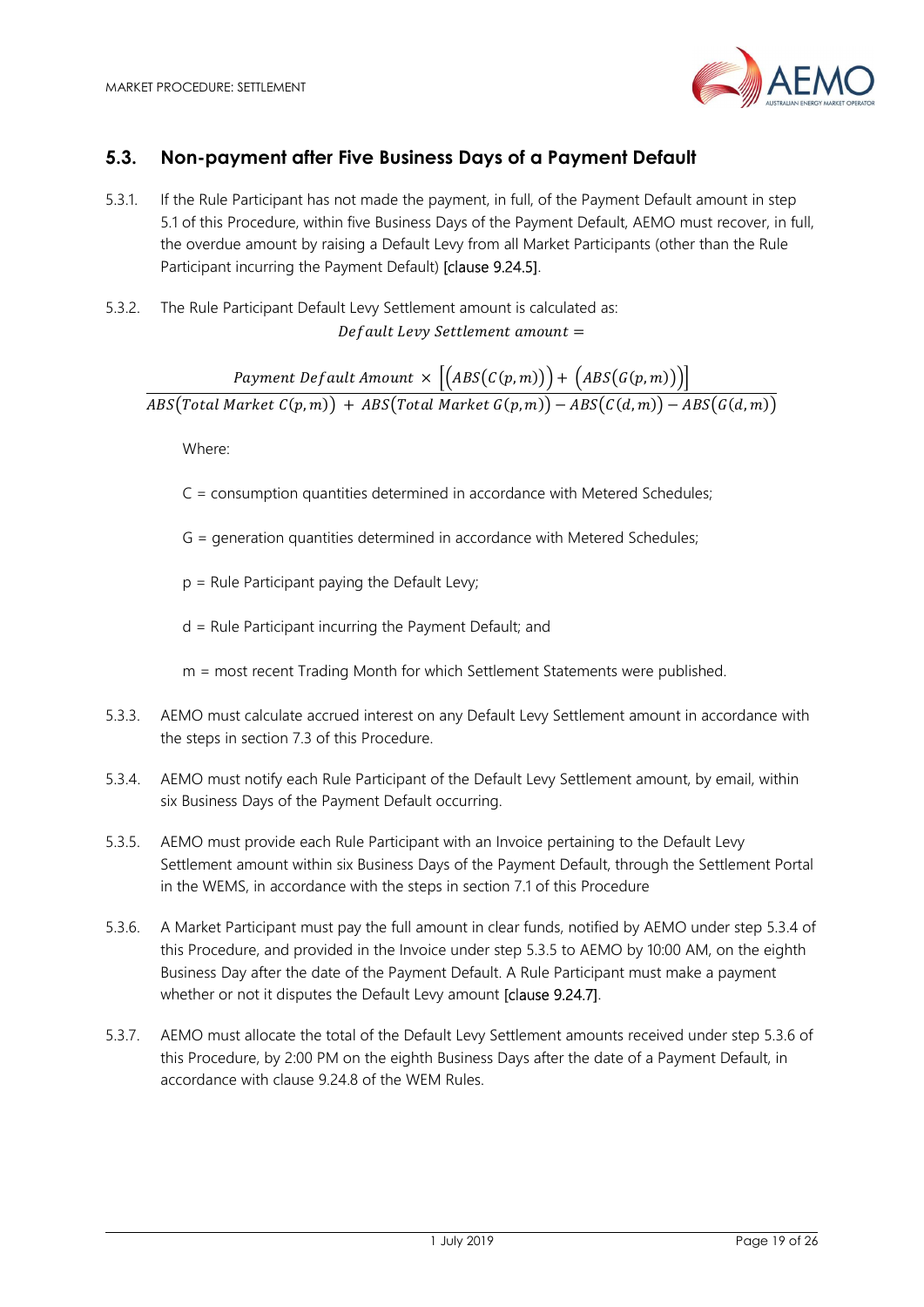

# 6. SETTLEMENT DOCUMENTS

#### 6.1. Settlement Statements

- 6.1.1. AEMO must issue a STEM Settlement Statement and Non-STEM Settlement Statement for each Rule Participant, for each period, in accordance with the settlement cycle timeline.
- 6.1.2. AEMO must provide access to each Rule Participant to the settlement portal in the WEMS.
- 6.1.3. Each Rule Participant must ensure it is able to view the relevant Settlement Statements in the settlement portal in the WEMS.
- 6.1.4. AEMO must only generate a Settlement Statement for the relevant Rule Participant with respect to periods in which it has obligations or undertaken transactions.
- 6.1.5. AEMO must, for each STEM Settlement Statement, ensure it contains the information specified in clause 9.17.2 of the WEM Rules.
- 6.1.6. AEMO must, for each Non-STEM Settlement Statement, ensure it contains the information specified in clause 9.18.3 of the WEM Rules.
- 6.1.7. AEMO must publish the relevant Settlement Statements through the settlement portal in the WEMS, in accordance with the settlement cycle timeline.
- 6.1.8. A Rule Participant may access its relevant list of Settlement Statements based on the transaction type and the date of publication through the settlement portal in the WEMS.

#### 6.2. Participant Information Report

- 6.2.1. AEMO must issue a PIR for each Rule Participant, for each STEM settlement period or Non-STEM Settlement period in accordance with the settlement cycle timeline. The PIR must contain the information and settlement input variables to enable a Rule Participant to validate the settlement data.
- 6.2.2. AEMO must only create a PIR for the relevant Rule Participant with respect to periods in which it has obligations or undertaken transactions.
- 6.2.3. AEMO must publish the relevant PIRs through the settlement portal in the WEMS, in accordance with the settlement cycle timeline.
- 6.2.4. A Rule Participant may access its relevant PIRs through the settlement portal in the WEMS.

# 7. INVOICING AND THE APPLICATION OF GST AND INTEREST

# 7.1. Invoicing

7.1.1. AEMO must issue settlement Invoices for each Rule Participant, for each period, in accordance with the settlement cycle timeline.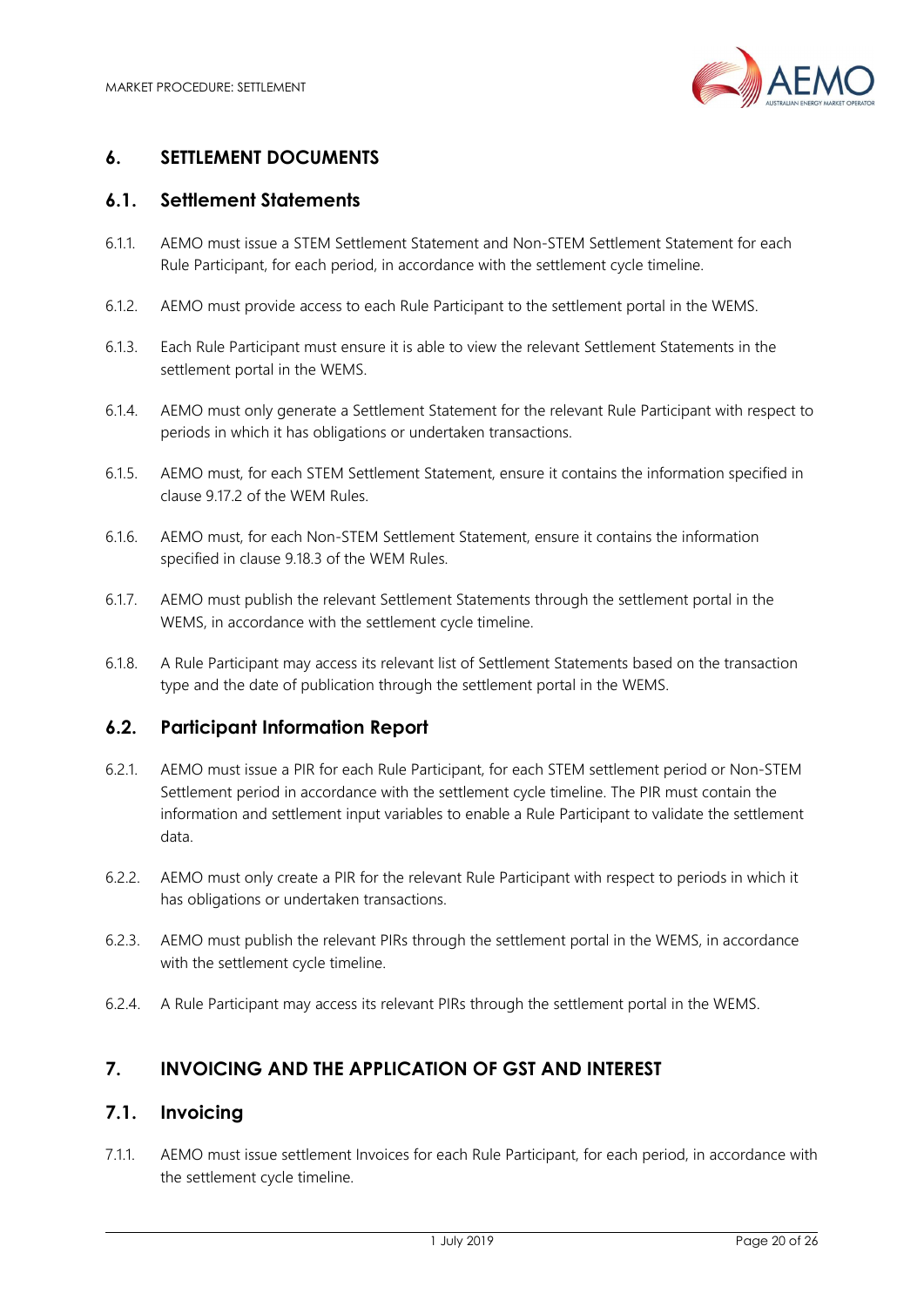

- 7.1.2. AEMO must generate a settlement Invoice for the relevant Rule Participant with respect to periods in which it has obligations or undertaken transactions.
- 7.1.3. AEMO must publish settlement Invoices through the settlement portal in the WEMS, ensuring it contains the information specified in clause 9.22.2 of the WEM Rules.
- 7.1.4. A Rule Participant may access its relevant list of settlement Invoices based on the transaction type and the date of publication through the settlement portal in the WEMS.
- 7.1.5. A Rule Participant must check its settlement Invoice amount and notify AEMO if it does not agree with the settlement Invoice amount in accordance with the steps under section 9.1 of this Procedure.

#### 7.2. Application of GST

- 7.2.1. With respect to prices, fees and charges, AEMO must apply taxes in accordance with clause 9.1.2 of the WEM Rules and the GST Act.
- 7.2.2. AEMO must include the additional amount, equal to the GST payable, on any Invoice issued to a Rule Participant as appropriate [clause 9.1.2(d)].
- 7.2.3. AEMO must apply GST on the following taxable supplies:
	- (a) the net STEM Settlement amount;
	- (b) the net Balancing Settlement amount;
	- (c) the net Reconciliation Settlement amount;
	- (d) the net Ancillary Service Settlement amount;
	- (e) the net Reserve Capacity Settlement amount; and
	- (f) the net Outage Compensation Settlement amount.
- 7.2.4. AEMO must not apply GST to the following non-taxable supplies:
	- (a) the net Market Participant Fee Settlement amount;
	- (b) the net Default Levy settlement amount; and
	- (c) interest accrued on any settlement amount.
- 7.2.5. AEMO must apply GST to all taxable supplies in accordance with the following formula:

**GST** inclusive amount (p) = 
$$
(\sum TS(p,m) \times 0.1) + \sum TS(p,m)
$$

Where:

TS = taxable supplies in accordance with step 7.2.3 of this Procedure;

- p = Rule Participant; and
- m = Trading Month in which the taxable supplies were made to the Rule Participant.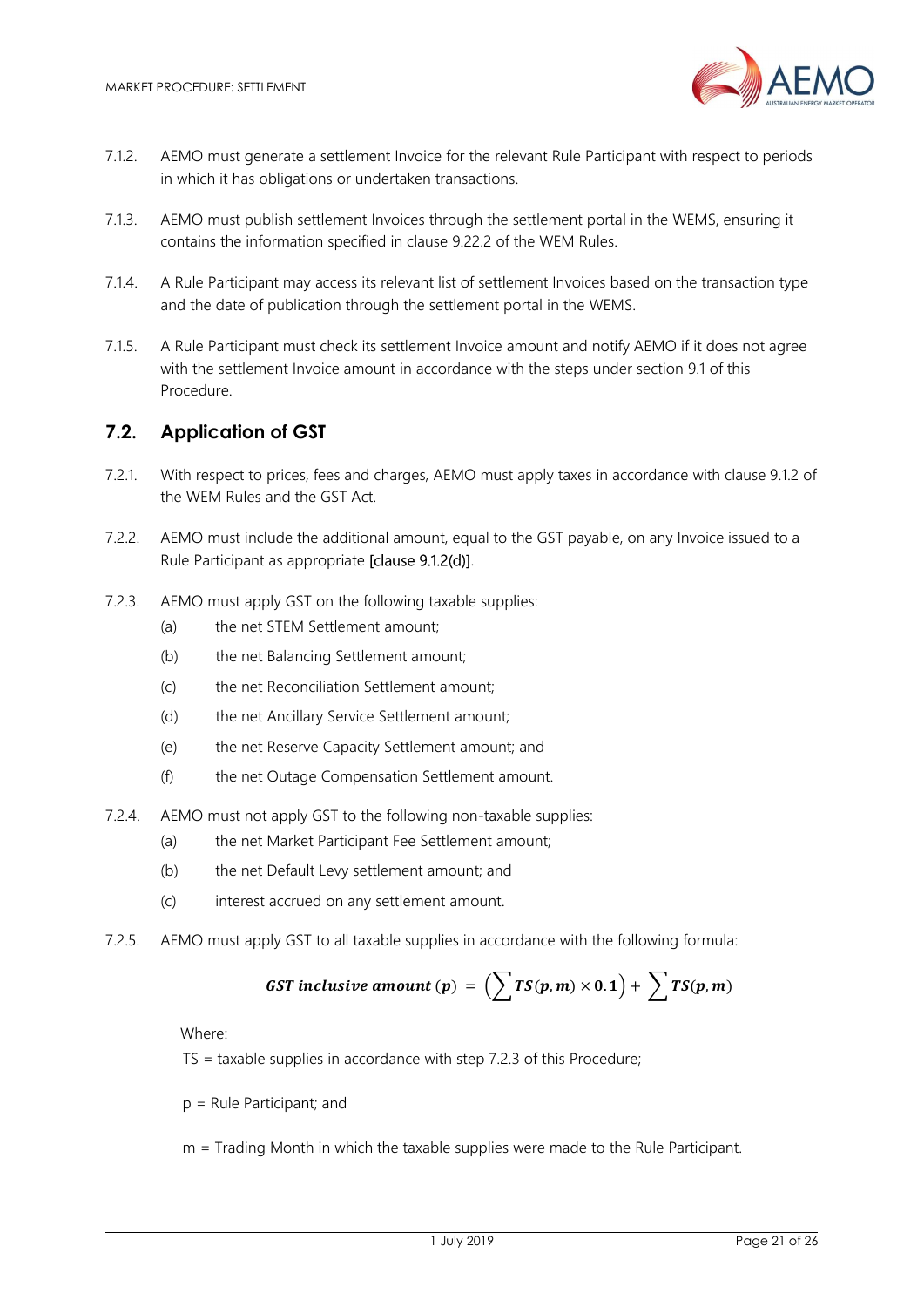

## 7.3. Application of interest

- 7.3.1. AEMO must calculate and accrue interest on the following transactions:
	- (a) Adjustments to STEM settlement and Non-STEM Settlement amounts;
	- (b) payments made by Rule Participants after the Settlement Date; and
	- (c) Default Levy Settlement amount for a Rule Participant.
- 7.3.2. With regard to payments made after the Settlement Date, AEMO must accrue interest, compounded daily at the Bank Bill Rate, from the initial Settlement Date, up to and including the date when payment is made.
- 7.3.3. With regard to STEM settlement and Non-STEM Settlement adjusted Invoices, AEMO must accrue interest, compounded daily at the Bank Bill Rate, from and including the initial Settlement Date. AEMO must accrue interest up to, but not including, the date on which the Rule Participant makes the payment to AEMO of the amount owing under the relevant adjusted Invoice.
- 7.3.4. With regard to Default Levy Settlement amount, AEMO must apply interest, compounded daily at the Bank Bill Rate, up to, but excluding, the date on which the Rule Participant makes the payment to AEMO of the amount owing under the Default Levy Settlement Invoice.
- 7.3.5. AEMO must publish the Bank Bill Rate used to calculate interest applied to any Invoice issued to a Rule Participant on the Market Web Site.
- 7.3.6. AEMO must calculate interest on adjusted STEM Settlement and Non-STEM Settlement amounts as:

Total interest on Adjustment = 
$$
(S + GST) \times \sum_{p=1}^{n} \frac{[BBR(p)]}{D} \times N(p)
$$

Where:

S = settlement amount payable;

GST = any GST applicable to the relevant settlement amount;

p = a period in which the settlement amount was outstanding and a particular Bank Bill Rate applied, where periods are referred to as 1,…,n;

n = number of periods for which the amount was outstanding, from (and including) the initial Invoice Settlement Date, up to (but excluding) the date of payment;

 $BBR(p) = Bank Bill Rate applicable for period p;$ 

 $D =$  number of days in the calendar year in which the Invoice is due; and

 $N(p)$  = number of days the settlement amount was outstanding, during period p, including the initial Invoice Settlement Date, but excluding the date of payment for the adjusted Invoice.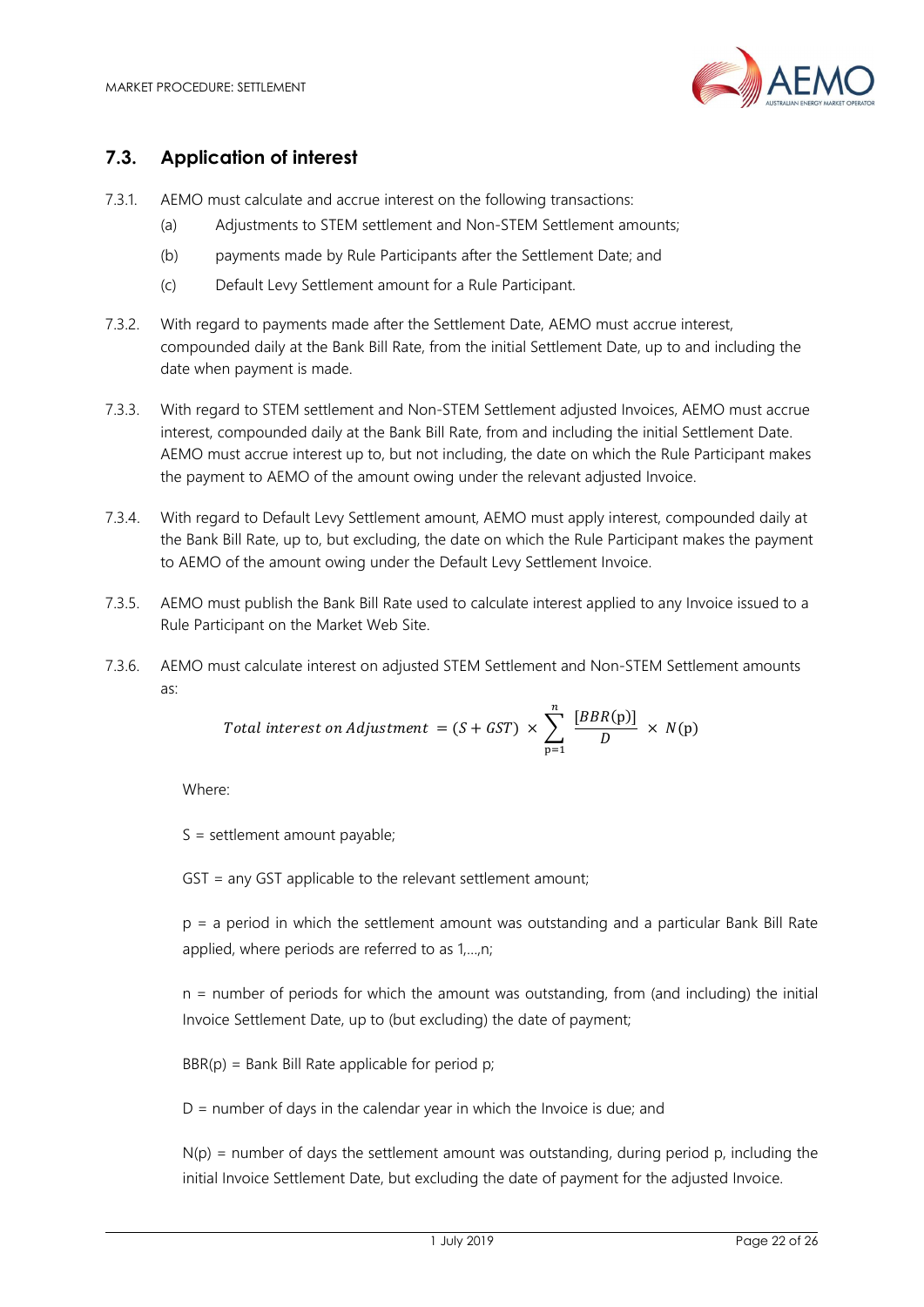

7.3.7. AEMO must calculate interest on late payments by Rule Participants as:

Interest on late payment = 
$$
(L + GST) \times \sum_{p=1}^{n} \frac{[BBR(p)]}{D} \times N(p)
$$

Where:

 $L =$  late payment amount;

GST = any GST applicable to the late payment amount;

p = a period in which the payment was late and a particular Bank Bill Rate applied, where periods are referred to as 1,…,n;

n = number of periods for which the amount was late, from (and including) the initial Invoice Settlement Date, up to (but excluding) the date of payment;

 $BBR(p) = Bank Bill Rate applicable for period p;$ 

 $D =$  number of days in the calendar year in which the Invoice is due; and

 $N(p)$  = number of days the payment amount was late, during period p, including the initial Invoice Settlement Date, but excluding the date of payment of the late amount.

7.3.8. AEMO must calculate interest on the Default Levy Settlement amount as:

Interest on Default Levy = (DL) 
$$
\times \sum_{p=1}^{n} \frac{[BBR(p)]}{D} \times N(p)
$$

DL = Default Levy Settlement amount;

p = a period from the date of the Payment Default, up to the date of payment for the Default Levy Settlement Invoice, in which a particular Bank Bill Rate applied, where periods are referred to as 1,…,n;

n = number of periods from (and including) the date of the Payment Default, up to (but excluding), the date of payment of the Default Levy Settlement Invoice;

 $BBR(p) = Bank Bill Rate applicable for period p;$ 

D = number of days in the calendar year in which the Default Levy Settlement Invoice is due; and

 $N(p)$  = number of days from (and including) the date of the Payment Default, up to (but excluding) the date of payment for the Default Levy Settlement Invoice.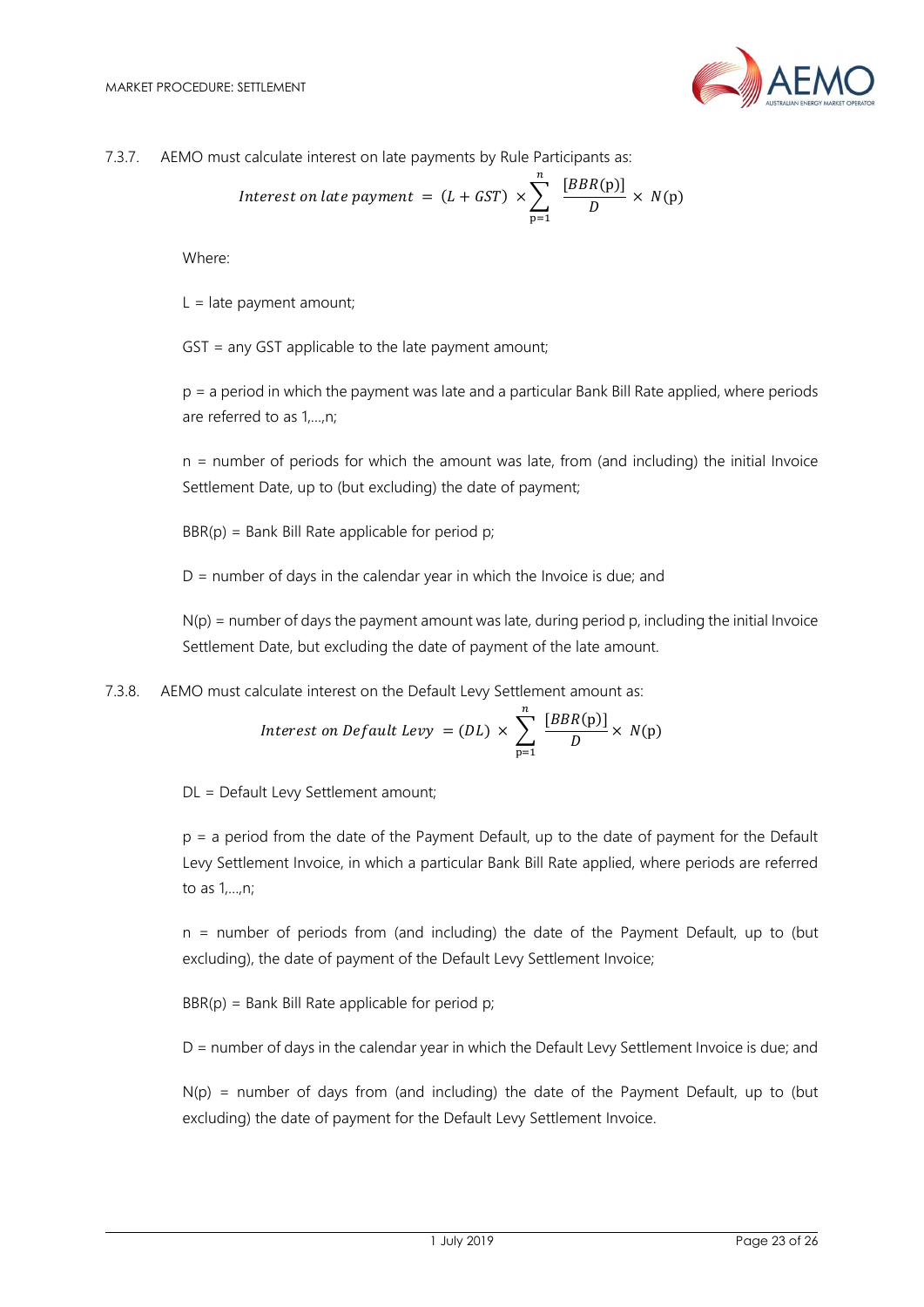

# 8. INVOICE PAYMENT

#### 8.1. Payment

- 8.1.1. AEMO and Rule Participants must settle any outstanding Invoice, in full, through AustraClear. AEMO and Rule Participants may agree an alternative method of payment if AustraClear is temporarily unable.
- 8.1.2. The Rule Participant must pay the amount owed to AEMO by 10:00 AM, on the Settlement Date in accordance with the relevant settlement Invoice. The Rule Participant must make the payment, even if the Rule Participant disagrees with the settlement amount.
- 8.1.3. If the Rule Participant does not pay the amount owed to AEMO by 10.00 AM, in accordance with step 8.1.2 of this Procedure, a Suspension Event will be triggered [clause 9.23.1].
- 8.1.4. Upon AEMO being aware of a Suspension Event, where the Suspension Event has not been remedied, AEMO must issue a Cure Notice, in writing and as soon as practical, in accordance with clause 9.23.4(a) of the WEM Rules and follow the steps to Draw Upon Credit Support outlined in the Market Procedure: Prudential Requirements.
- 8.1.5. AEMO must pay any amount owed to a Rule Participant by 2:00 PM on the Settlement Date, in accordance with the relevant settlement Invoice. AEMO must make the payment even if a Rule Participant disagrees with a settlement amount.
- 8.1.6. If the Rule Participant defers collection of the Invoice amount payable by AEMO, they must contact AEMO by email and confirm the collection for another date.
- 8.1.7. AEMO must not settle any Invoice amount under \$1.00 (Australian Dollar).

# 9. NOTICES OF DISAGREEMENTS AND DISPUTE

#### 9.1. Notice of Disagreement

- 9.1.1. In accordance with clauses 19.9 and 9.20 of the WEM Rules, a Rule Participant may issue a Notice of Disagreement to AEMO in respect of an amount in a Settlement Statement by the deadline specified in clause 9.16.4(e) of the WEM Rules. AEMO prefers to receive correspondence by email to wa.operations@aemo.com.au.
- 9.1.2. The Notice of Disagreement must include all of the details specified in clause 9.20.4 of the WEM Rules.
- 9.1.3. AEMO must acknowledge receipt of the Notice of Disagreement from the Rule Participant, via email, within one Business Day [clause 9.20.2].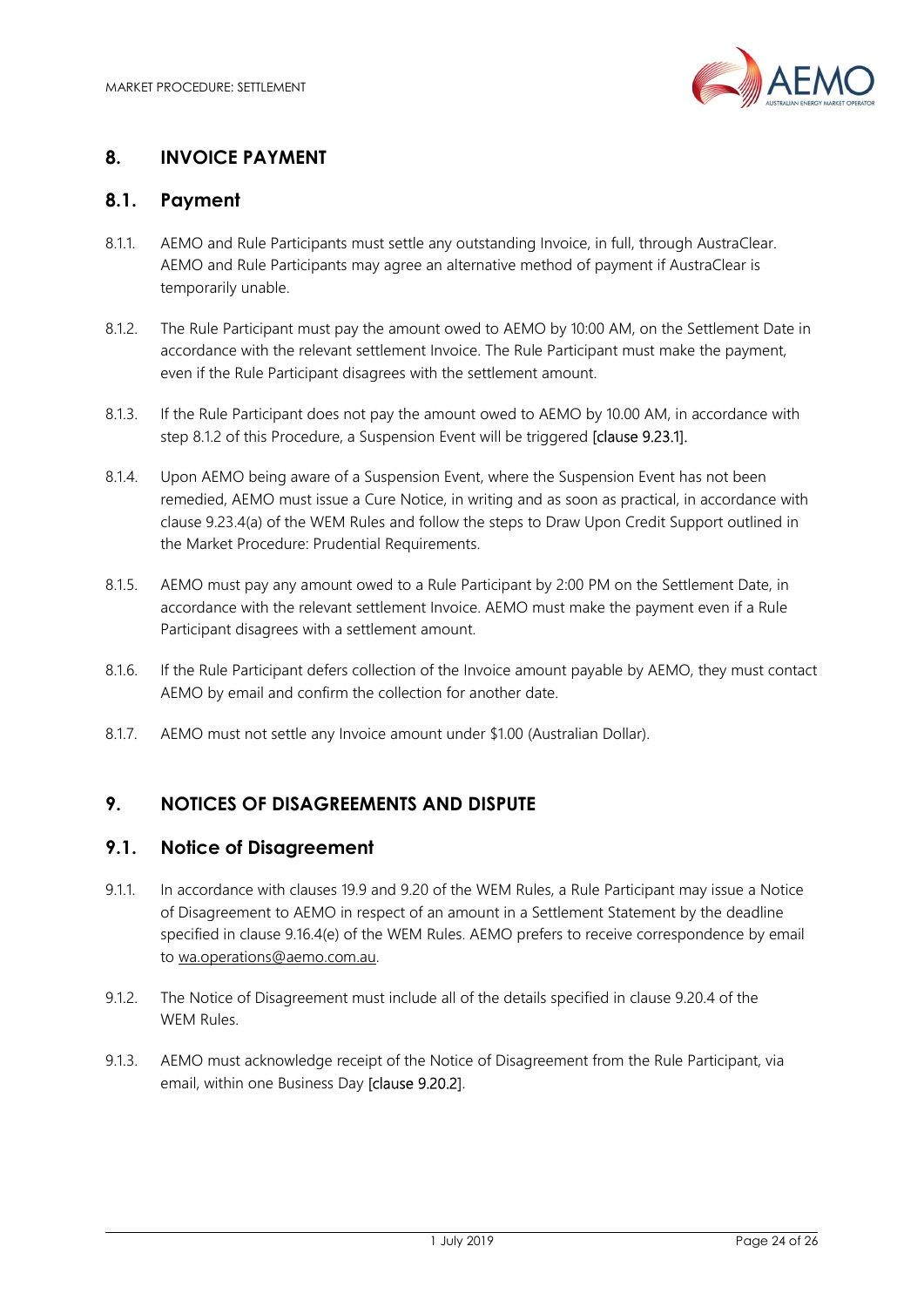

- 9.1.4. If a Rule Participant has not received an acknowledgement from AEMO in accordance with step 9.1.3 of this Procedure, within one Business Day of the deadline described in step 9.1.3, the Rule Participant must contact AEMO either via email or phone within one Business Day to confirm receipt by AEMO. The Rule Participant may be required to make arrangements to resubmit the Notice of Disagreement [clause 9.20.3].
- 9.1.5. A Rule Participant may only issue a Notice of Disagreement in respect of information in a settlement statement that:
	- (a) in the case of an initial STEM settlement Statement or Non-STEM Settlement Statement, the Rule Participant believes the settlement amount differs from the expected results under the WEM Rules;
	- (b) in the case of an adjusted Settlement Statement, the Rule Participant believes the settlement amount incorrectly differs from the initial settlement amount; and
	- (c) a Settlement Statement has not been changed in accordance with the resolution of a Notice of Disagreement or Notice of Dispute, which the Rule Participant issued to AEMO.
- 9.1.6. A Rule Participant must not issue a Notice of Disagreement with respect to a STEM Settlement Statement or Non-STEM Settlement Statement more than 20 Business Days after AEMO issues the initial Settlement Statement [clauses 9.16.2(f), 9.16.4.(e) and 9.17.3].
- 9.1.7. A Rule Participant must not issue a Notice of Disagreement with respect to an adjusted STEM Settlement Statement or Non-STEM Settlement Statement more than nine calendar months after AEMO issues the initial Settlement Statement [clause 9.19.7].
- 9.1.8. Where a Rule Participant issues a Notice of Disagreement to AEMO in relation to information provided by a Metering Data Agent or SCADA data provided by a Network Operator, AEMO must notify the Metering Data Agent or Network Operator of the disagreement in writing, in accordance with clause 9.20.5 of the WEM Rules.
- 9.1.9. The Metering Data Agent and Network Operator must comply with any request for information from AEMO regarding a Notice of Disagreement, in accordance with clause 9.20.5 of the WEM Rules.
- 9.1.10. Where a Rule Participant issues a Notice of Disagreement to AEMO in relation to information developed by AEMO, AEMO must review and revise that information, as applicable, in accordance with clause 9.20.6 of the WEM Rules.
- 9.1.11. AEMO must, as soon as practicable, but no later than three months after acknowledging receipt of a Notice of Disagreement under step 8.1.3 of this Procedure, provide a response to the Market Participant in writing. This response must detail the actions AEMO will undertake in response to the Notice of Disagreement, for example, those prescribed in clauses 9.20.7(a) to (c) of the WEM Rules.

# 9.2. Notice of Dispute

9.2.1. Where a Market Participant is not satisfied with AEMO's response with regard to a Notice of Disagreement in step 9.1.11 of this Procedure, the Market Participant may issue a Notice of Dispute, in writing, to AEMO [clause 9.21.1].